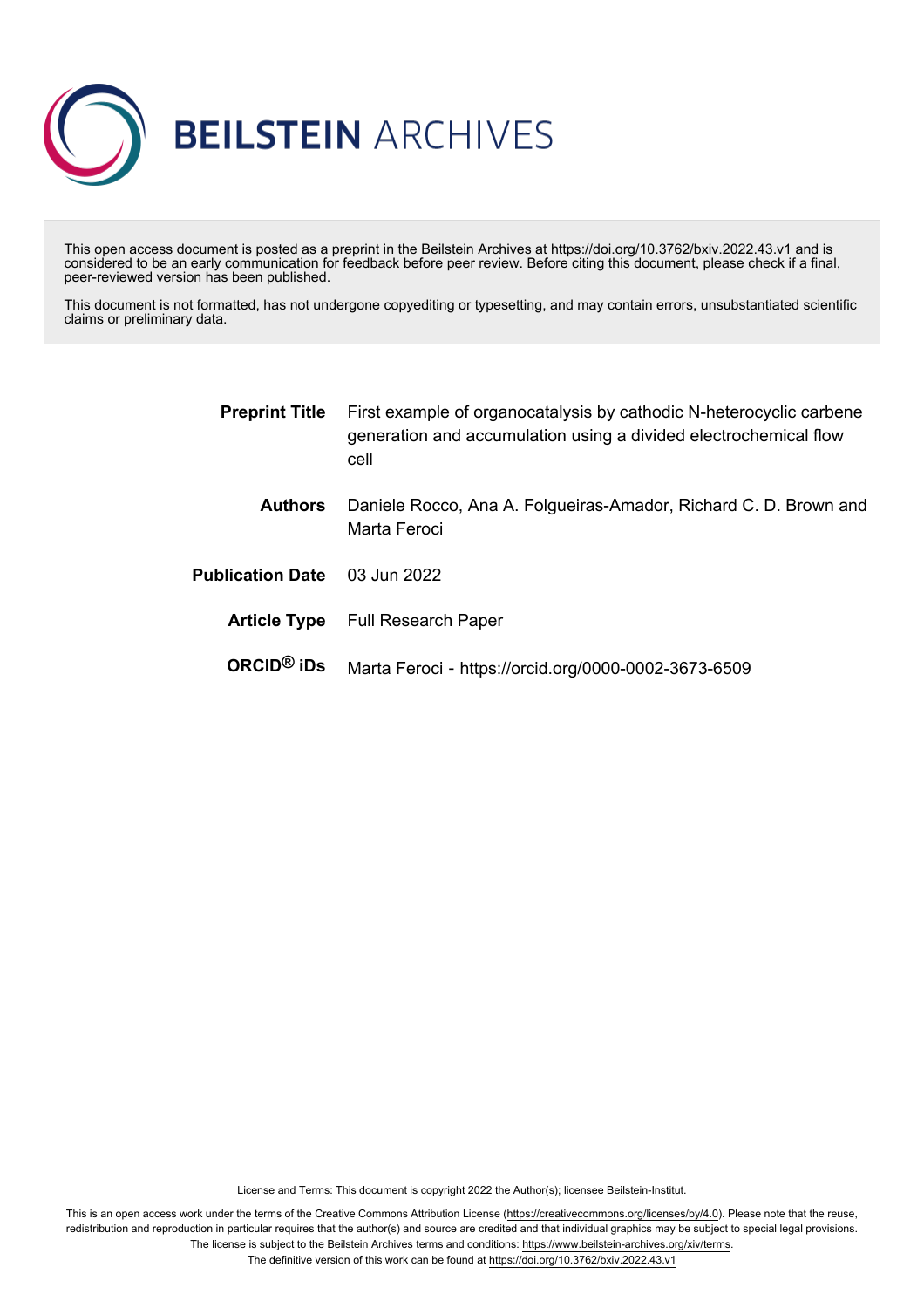# **First example of organocatalysis by cathodic Nheterocyclic carbene generation and accumulation using a divided electrochemical flow cell.**

Daniele Rocco<sup>1‡\*</sup>, Ana A. Folgueiras-Amador<sup>2‡</sup>, Richard C. D. Brown<sup>2‡</sup> and Marta Feroci3‡\*

Address: <sup>1</sup>Department of Ingegneria Meccanica ed Aerospaziale, Sapienza University, via Eudossiana, 18, 00184, Rome, Italy, <sup>2</sup>School of Chemistry, University of Southampton, Southampton SO17 1BJ, UK, <sup>3</sup>Department of Scienze di Base e Applicate per l'Ingegneria, Sapienza University, via del Castro Laurenziano, 7, 00161, Rome, Italy.

Email: Daniele Rocco, [daniele.rocco@uniroma1.it;](mailto:daniele.rocco@uniroma1.it) Ana A. Folgueiras-Amador, [A.A.Folgueiras-Amador@soton.ac.uk;](mailto:A.A.Folgueiras-Amador@soton.ac.uk) Richard C. D. Brown, R.C.Brown@soton.ac.uk; Marta Feroci, [marta.feroci@uniroma1.it](mailto:marta.feroci@uniroma1.it)

\* Corresponding author

‡ Equal contributors

### **Abstract**

It is well known that the electrochemical reduction of 1-butyl-3-methylimidazolium tetrafluoroborate (BMImBF4) yields the corresponding N-heterocyclic carbene (NHC). This carbene is quite unstable and its main use is as an organocatalyst in umpolung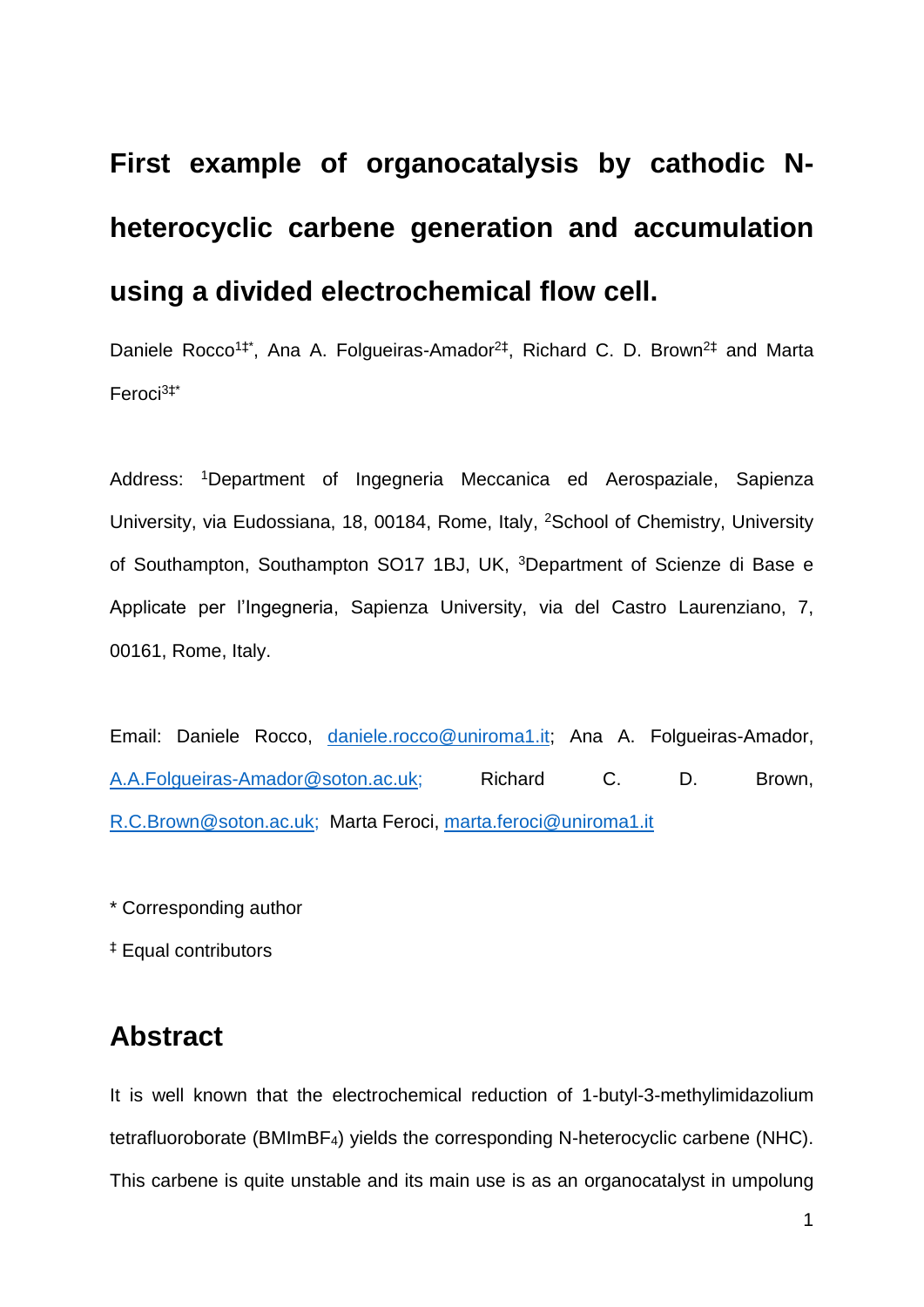reactions of aldehydes. Due to its instability, NHC quantification can be indirectly carried out through its transformation into the corresponding thione, by reaction with elemental sulfur. The cathodic generation is carried out in a divided cell, as NHCs readily oxidise at the anode. The need for high amounts of supporting electrolyte is one of the major drawbacks of batch electrochemistry, which can be addressed by using flow electrolysis cells with small interelectrode gaps. In flow cells the distance between the two electrodes can decrease to such an extent that sometimes no supporting electrolyte is needed, offering additional benefits such as simplification of product isolation. Moreover, flow electrochemistry can provide higher rates of conversion compared to batch. Only one paper in the literature reports NHC generation by cathodic reduction of an imidazolium salt, in a undivided cell, in which the NHC oxidation problem is overcome by the use of a sacrificial anode (Cu), which releases Cu<sup>+</sup> ions to form NHC-Cu complexes. In this paper we present the first electrochemical generation of NHC carried in a divided flow cell with NHC accumulation and subsequent use as organocatalyst. We demonstrated not only the NHC accumulation (indirectly by reaction with elemental sulfur), but also the possibility to use this NHC in two classical umpolung reactions of cinnamaldehyde: its cyclodimerization and its oxidative esterification.

### **Keywords**

Flow Electrochemistry; N-heterocyclic carbene; Breslow intermediate; oxidative esterification; cathodic reduction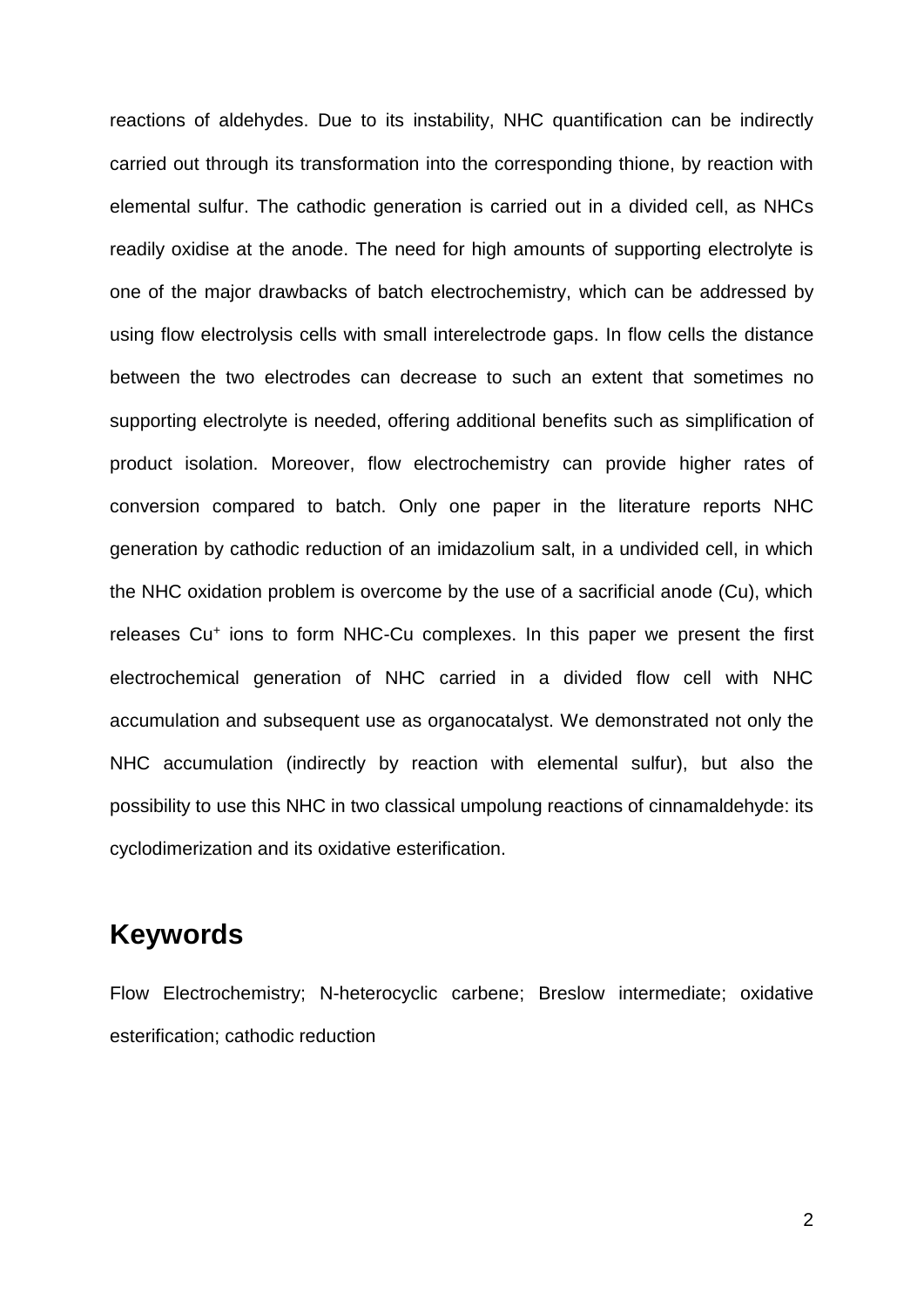### **Introduction**

Ionic liquids (ILs) are well known salts, at present used in a wide variety of chemical fields. The first definition of ionic liquids was given by Paul Walden in 1914: "*they are materials composed of cations and anions, that melt around 100 °C or below as an arbitrary temperature limit"* [1]. At present, ILs are considered as a class of salts resulting from the association of large organic cations (tetraalkylammonium, tetraalkylphosphonium, 1,3-dialkylimidazolium, N-alkyl-pyridinium, etc.) with weakly coordinating anions ( $-BF_4$ ,  $-PF_6$ ,  $-N(CF_3SO_2)_2$ , etc.) [2, 3].

The physico-chemical properties of RTILs (room temperature ionic liquids) have been reported by many authors, which include negligible vapour pressure, low flammability, broad solubility range, high thermal and chemical stabilities, catalytic properties (they can act both as solvents and as catalysts), large electrochemical window, high electrical conductivity, possible recycling, ability to increase reactivity as well as the selectivity of some processes and facile product separation [4, 5]. Among ILs, imidazolium derivatives are one of the most studied, in part due to their ease of synthesis, low cost and diverse applications from solvents and reagents in synthesis, to supporting electrolytes in electrochemistry [6].

The imidazolium cation can be modified by the presence of a base or by a single electron cathodic reduction of the C–H between nitrogen atoms of imidazolium ring (Scheme 1), inducing the formation of a N-heterocyclic carbene (NHC) [7, 8]. In recent years, NHCs have achieved great success: they have been frequently used as ligands in organometallic catalysts [9] and as versatile organocatalysts [10] in a very wide range of organic reactions such as classical benzoin condensation, transesterification, acylation, Knoevenagel reaction, Claisen condensation etc.



**Scheme 1:** Electrochemical generation of NHC.

Electrochemical generation of carbenes from ILs avoids the use of strong bases and the formation of by-products (dimers of carbene and nitrogen dealkylation products),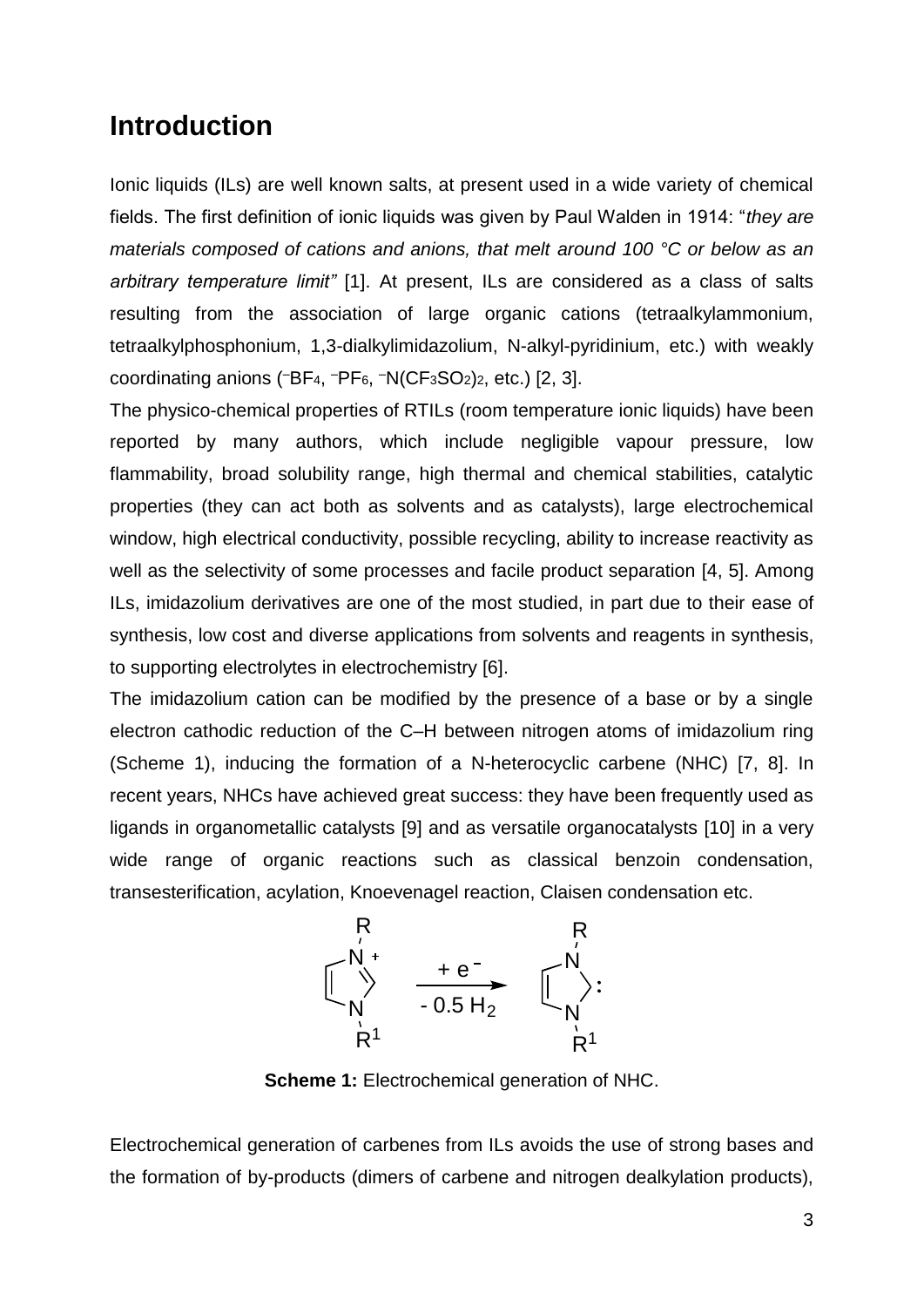where the IL acts as NHC precursor, solvent, and supporting electrolyte, needing no additional chemicals in the electrolytic cell [11]. An added attraction of this approach is that unstable NHCs are generated in situ, where they may be used as basic or nucleophilic species. Due to the difficulty isolating highly reactive NHCs, the concentration of the obtained NHC solution can be determined indirectly by addition of elemental sulfur after the electrolysis, which realizes quantitative conversion to the corresponding thione (Scheme 2) [12].



**Scheme 2:** Transformation of electrochemically generated NHC into the corresponding thione by its reaction with elemental sulfur.

NHCs are used as organocatalysts in many reactions of aldehydes (mainly aromatic) [13, 14]. In fact, reaction of NHCs with aldehydes can lead to the formation of the "Breslow intermediate" [15], in which the reactive character of carbonyl carbon atom is reversed (umpolung) from electrophilic to nucleophilic (Scheme 3).



**Scheme 3:** Umpolung of the aldehyde carbonyl carbon atom. Formation of the Breslow intermediate using NHCs.

This approach can be exploited in many organic reactions, such as: the benzoin condensation [16, 17], esterification and amidation of benzaldehydes and cinnamaldehydes [18, 19], synthesis of γ-butyrolactones [20], synthesis of 1,3 diketones [21], etc.

Electrosynthesis is considered as a more sustainable approach to perform chemical reactions, and an interesting alternative to conventional synthetic methods both in laboratory and industry processes. In fact, the electron may be considered to be a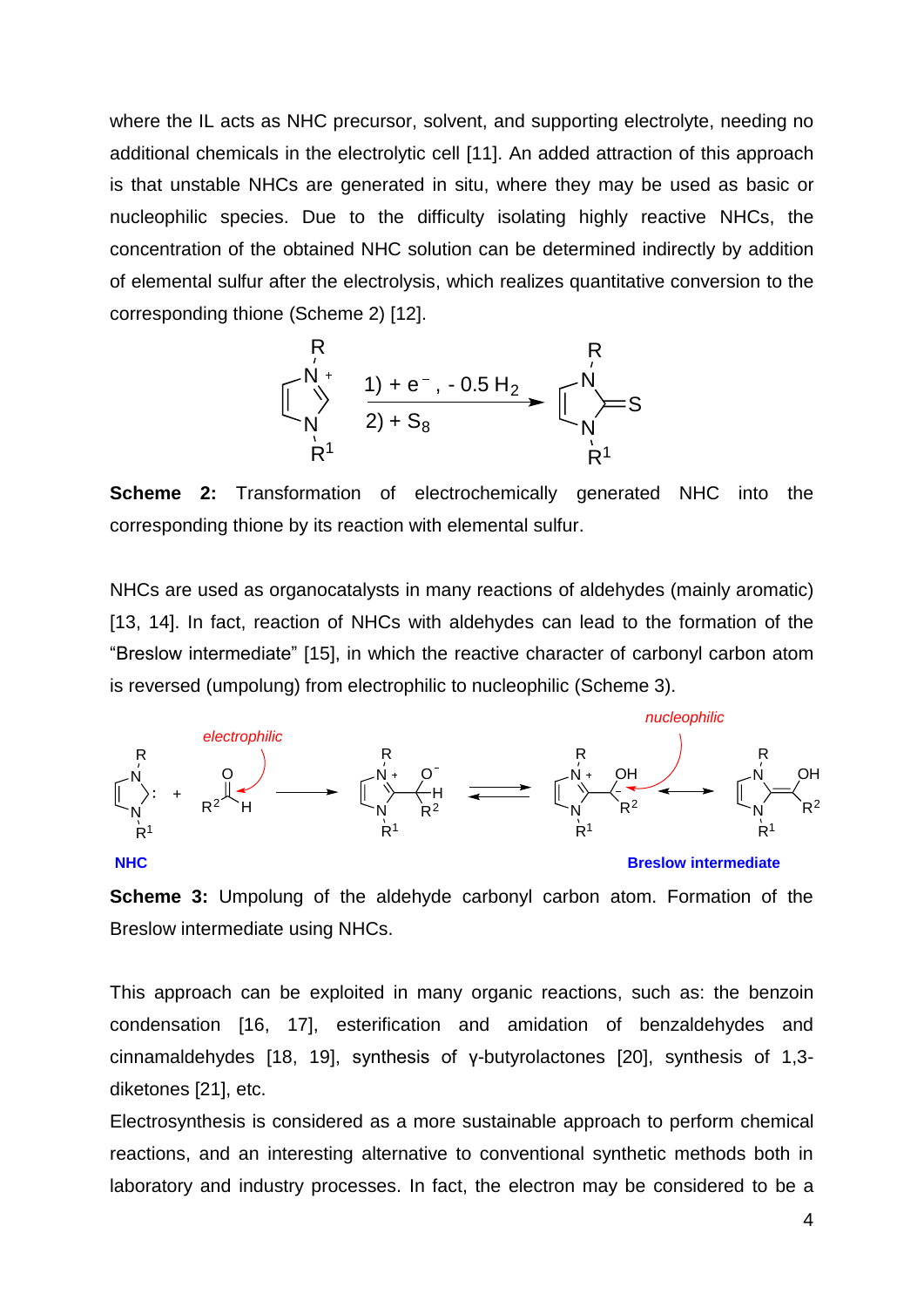clean reagent, which replaces toxic chemical redox reagents and dangerous procedures [22-25]. At present, electrosynthesis in batch is more widely used and reported in literature, but some disadvantages can be encountered: the need for high concentrations of supporting electrolyte, poor performance for synthesis such as slow rates of conversion, low selectivity and reproducibility [26]. As a matter of fact, these problems can be addressed by using flow electrochemistry, usually achieving higher rates of conversion of reagents to products [27]. Moreover, using electrochemical flow cells it is possible to have a very small gap between the electrodes and so that lower concentrations of supporting electrolytes are needed to provide sufficient conductivity [28]. Applications of Flow Electrochemistry reported in the literature are mainly devoted to anodic oxidations, carried out in undivided cells, in which the counter electrode reaction at the cathode is usually  $H_2$  evolution [29]. The use of divided cells is less common in organic electrosynthesis, mainly due to complications inherent with membranes. Useful cathodic processes are less exploited in organic electrochemistry. In the context of NHC organocatalysis in Flow Electrochemistry, NHC instability (and anodic electroactivity) prevented its cathodic generation and subsequent use as catalyst or reagent. Instead, the NHC was generated by chemical deprotonation using a strong base (DBU) and then applied in anodic esterification [30-32], and amidation of aromatic aldehydes [33]. Flow Electrochemistry was applied to oxidise the Breslow intermediate to the corresponding electrophilic acylthiazolium intermediate, which then functioned as an acyl-transfer reagent, reacting with alcohols or amines. To the best of our knowledge, only one research group reported the cathodic reduction of an imidazolium cation to NHC, in an undivided cell under flow conditions, coupled with the anodic generation of Cu(I) from a sacrificial anode to yield the corresponding N-heterocyclic carbene complex [34, 35]. In this case, irreversible capture of the NHC by the metallic cation prevented NHC oxidation/degradation.

In this paper we describe the cathodic generation and accumulation of NHC in a divided flow cell (for the first time) and its subsequent use as organocatalyst in the self-annulation of cinnamaldhyde and in the esterification of cinnamaldehyde.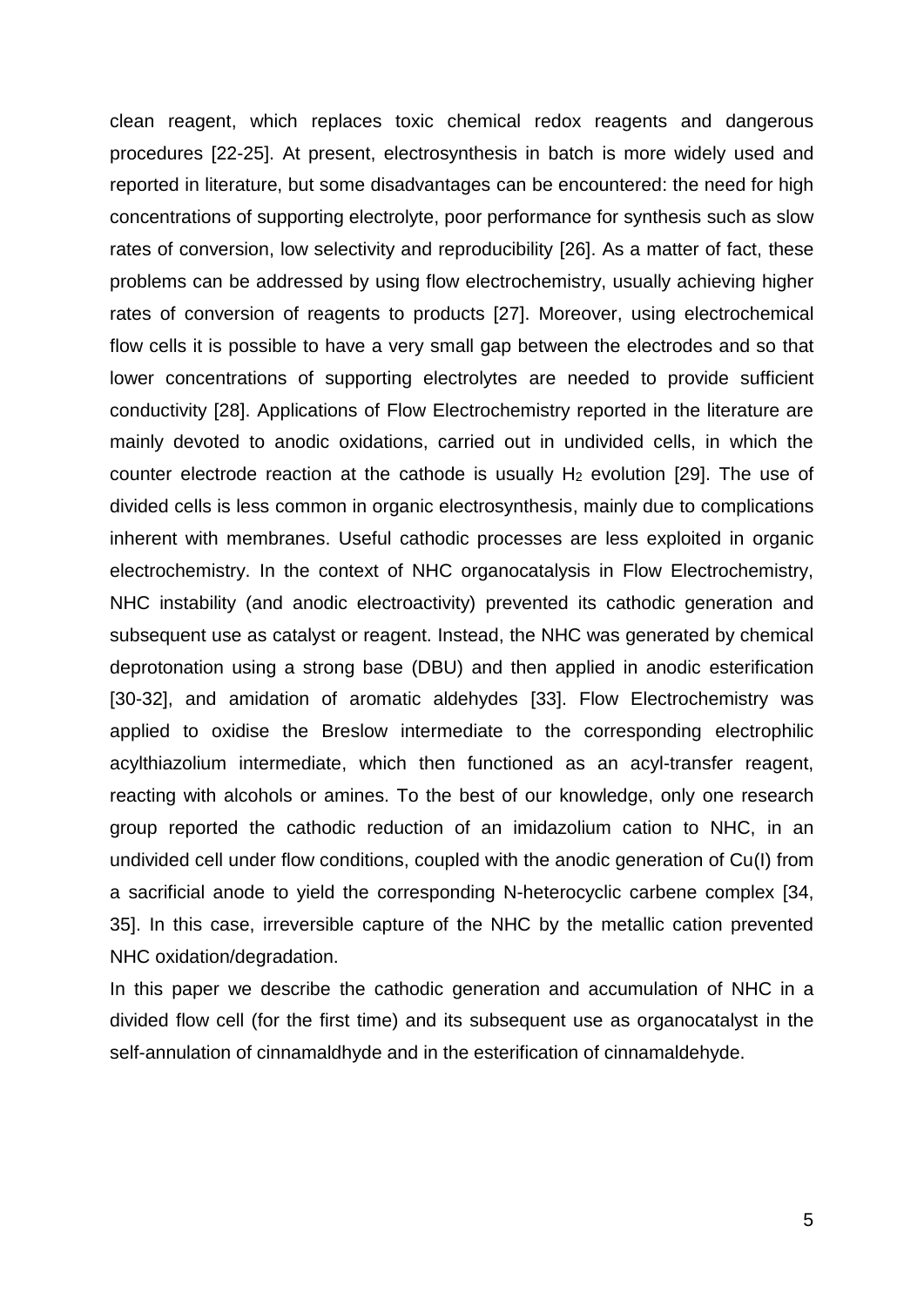### **Results and Discussion**

## **Cathodic NHC generation and accumulation using a divided flow electrochemical cell. Quantification of NHC in IL solution.**

The flow cell used in this work was previously described [36] and is based on two electrode plates separated by a spacer/gasket fabricated from an PTFE sheet with its center cut away to form the electrolyte flow chamber (Figure 1). The requirement for a divided cell (a more complicated device than the undivided configuration) arises from the need to protect electrogenerated NHC from its anodic oxidation in the absence of a consumable anode.





To ensure good sealing of the electrolysis cell, the sandwich-type arrangement of cell components was compressed between two end plates using a series of bolts. This design incorporated a solution inlet and a solution outlet for the chamber to allow uniform flow over the surface of the electrodes. In the present work, where a divided cell configuration was required, a proton-permeable membrane (Nafion® 438) was inserted to separate the cathode and anode chambers, and a spacer was now used on each compartment [36].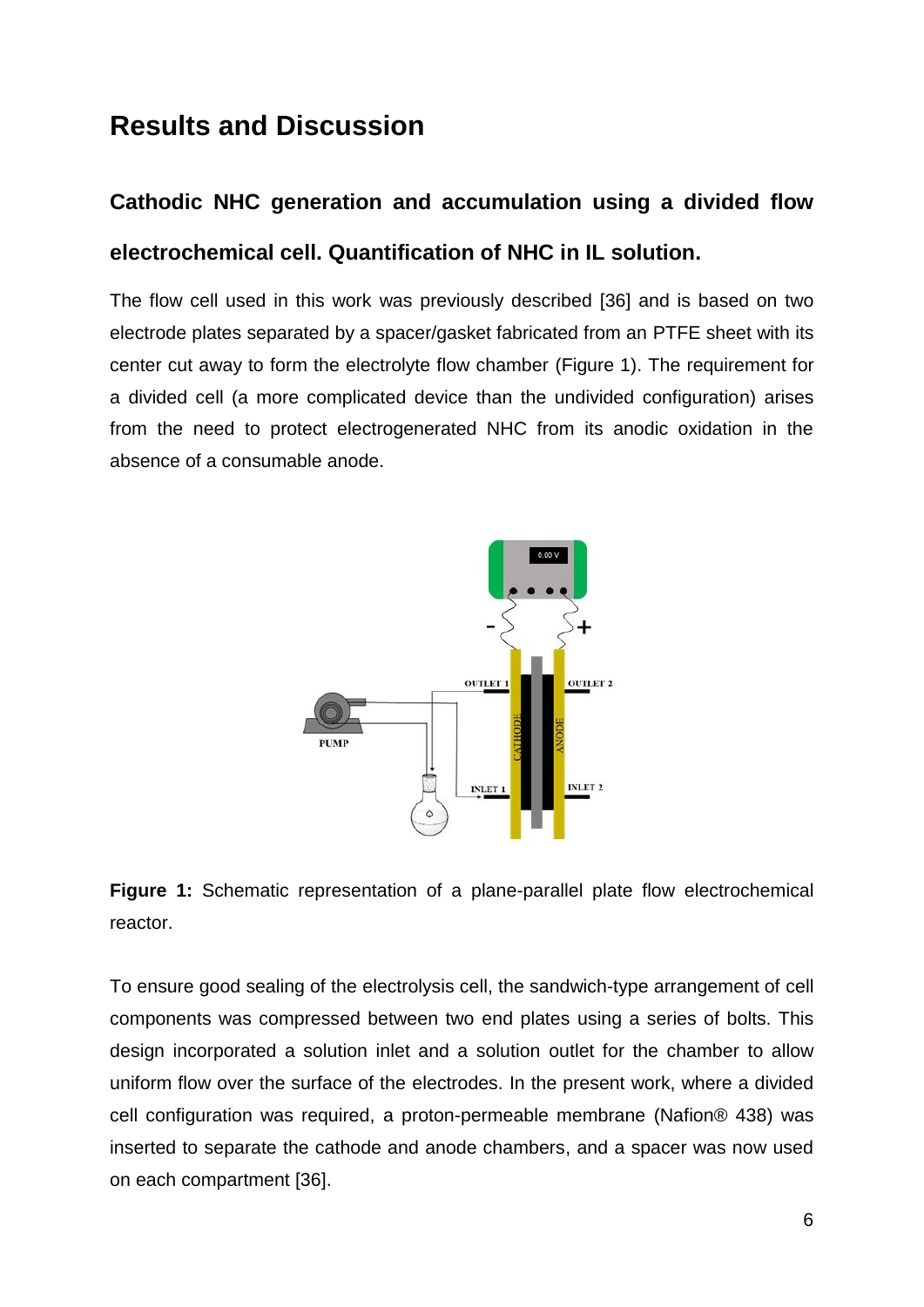The initial goal of this work was to demonstrate the possibility to achieve NHC formation starting from 1-butyl-3-methylimidazolium tetrafluoroborate (BMImBF4), by cathodic reduction in a divided cell using flow electrochemistry technique, and to compare the results with the corresponding batch process. Once established, the flow electrochemistry NHC synthesis would be combined with applications as an organocatalyst in some organic transformations of cinnamaldehyde.

Firstly, the conditions for electrogeneration of the carbene in flow were optimized, quantifying the amount of NHC by means of its reaction with elemental sulfur. All the experiments were carried out using a 0.1 M solution of BMImBF<sub>4</sub> in acetonitrile as catholyte in a divided cell using Nafion® 438 membrane, under  $N_2$  atmosphere, at room temperature, under galvanostatic conditions ( $I = 134$  mA) with continuous flow rate of 36 mL/min, studying the effect of cathode material, anode solution and number of Faradays per mole of IL supplied (Table 1). At the end of the electrolysis, excess elemental sulfur was added to the catholyte and the mixture was left under ultrasound irradiation for 30 minutes. The solvent was removed under reduced pressure and the residue was purified by column chromatography on silica gel.

The first experiment (Table 1, entry 1) was carried out using stainless steel as cathode and a carbon-filled polyvinylidene fluoride (C/PVDF) plate as anode. BMImBF4/MeCN 0.1 M in acetonitrile was the catholyte, while the anolyte was a solution of tetraethylammonium tetrafluoroborate (Et<sub>4</sub>NBF<sub>4</sub>) in acetonitrile; after only 12 minutes of electrolysis the current flow stopped. Moreover, a consumption of anode was observed (Figure 2). It is possible that, in the absence of a suitable counter electrode process, the tetrafluoroborate anion was itself oxidized [7] leading to erosion of the anode with the formation of fluorocarbons.

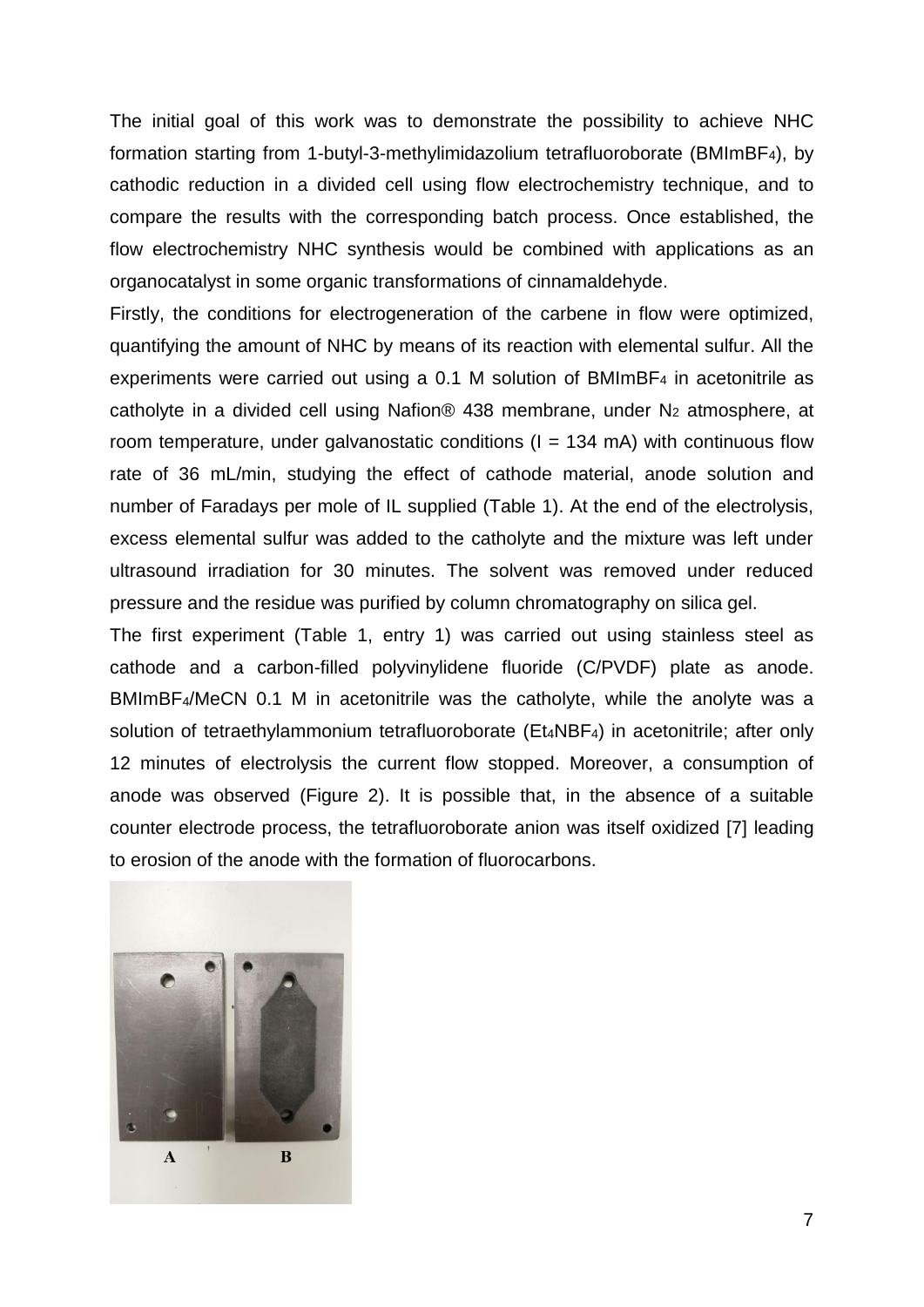**Figure 2:** C/PVDF anode before (A) and after (B) the first experiment (Table 1, entry 1)

In order to avoid anode consumption/passivation, an alternative to oxidation of BF4 was required as the counter electrode reaction, and 10% of methanol was added to the anolyte solution. In this case (Table 1, entry 2) 13% of thione was obtained and the electrode did not show any signs of consumption. The same yield (13%) was obtained using nickel as cathode material (entry 4). However, using a silver electrode the corresponding thione was not observed (entry 3). In view of the acidic character of the perfluorosulfonic acid Nafion® membrane, and possible NHC protonation to return the imidazolium cation, the Nafion® membrane was pretreated with an alkaline solution for 24 hours in order to try to increase the thione yield. Using stainless steel as cathode and a lower amount of methanol at the anode the quantity of thione increased to 21% (Table 1, entry 5). Under the same conditions, but using dry acetonitrile, the best yield was obtained (32%, entry 6); in this case a small amount of imidazolone **1b** (<5%) was observed from the NMR spectrum, probably due to the reaction with adventitious oxygen. It should be underlined that in these electrolyses BMImBF<sup>4</sup> acts as both electroactive species and supporting electrolyte, and although the cathodic reduction of the imidazolium cation is a monoelectronic process, in similar process carried out in batch the current yield usually does not exceed 50%, thus rendering necessary an excess of current [37]. The yields reported in Table 1 (entries 2 to 6) are obtained using a stoichiometric amount of electricity (1 electron per imidazolium cation). Therefore, the 32% chemical yield (with respect to starting IL) is comparatively favourable with the batch process.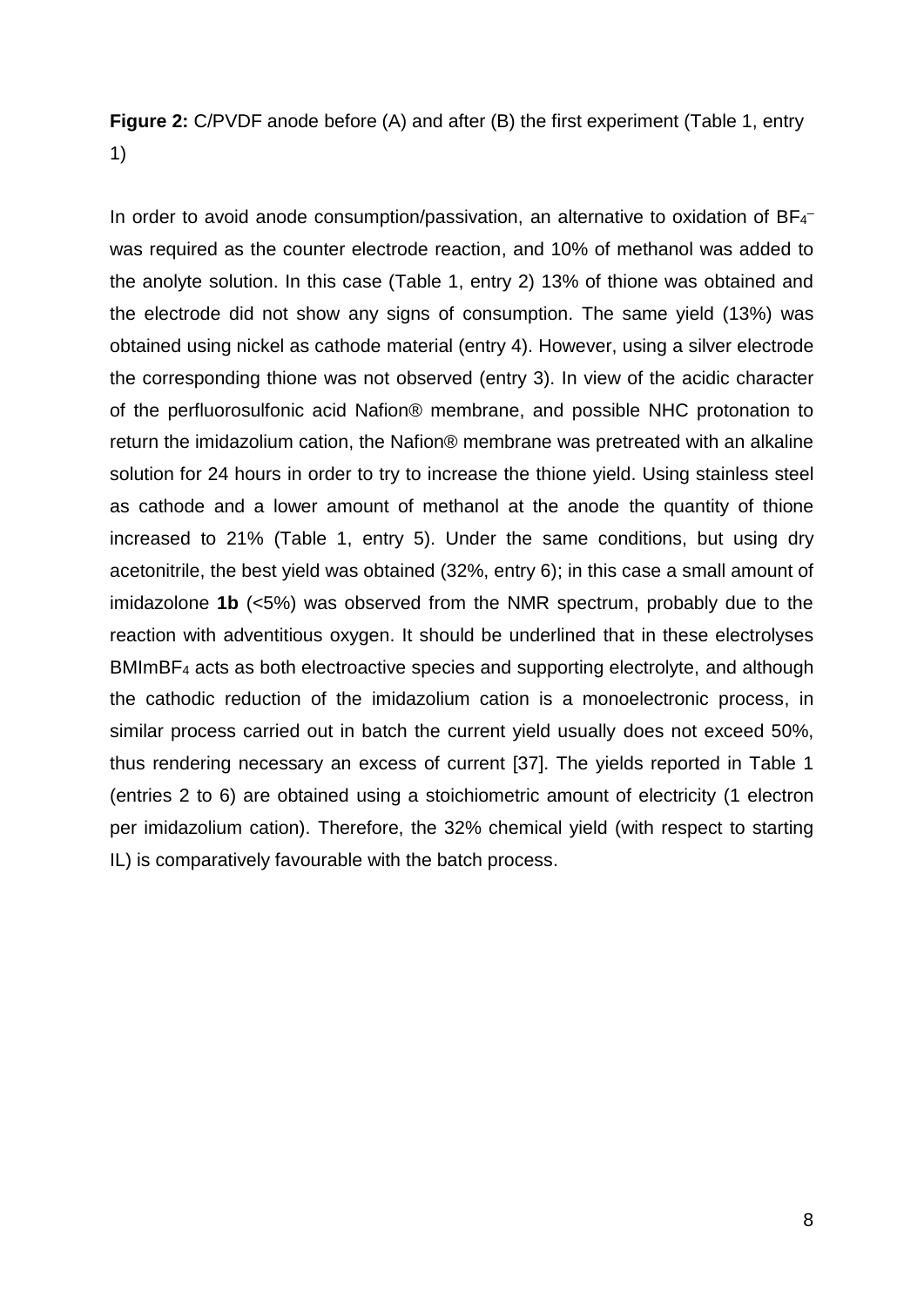|                | Me                         | Me                                                                       |          | Me                   |                          | Me                                         |
|----------------|----------------------------|--------------------------------------------------------------------------|----------|----------------------|--------------------------|--------------------------------------------|
|                |                            | $+e^{-}$<br>$-0.5 H2$                                                    | $+ S_8$  |                      | $\ddot{}$                |                                            |
|                | Bu                         | Bu                                                                       |          | Bu                   |                          | Bu                                         |
|                | <b>BMIm</b> <sup>+</sup>   | <b>NHC</b>                                                               |          | 1a                   |                          | 1 <sub>b</sub>                             |
| <b>Entry</b>   | <b>Cathode</b><br>material | Anolyte                                                                  | Q<br>(F) | <b>Time</b><br>(min) | Yield<br>1a <sup>c</sup> | <b>Notes</b>                               |
| 1              | SS <sup>d</sup>            | $MeCN/Et_4NBF_4$ 0.05 M,<br>25 mL                                        | 0.5      | 12                   | $< 5\%$                  | anode erosion                              |
| $\overline{2}$ | SS <sup>d</sup>            | MeCN:MeOH (9:1)<br>/Et <sub>4</sub> NBF <sub>4</sub> 0.05 M,<br>25 mL    | 1.0      | 24                   | 13%                      |                                            |
| 3              | Ag                         | MeCN:MeOH (9:1)<br>/Et <sub>4</sub> NBF <sub>4</sub> 0.05 M,<br>25 mL    | 1.0      | 24                   |                          |                                            |
| $\overline{4}$ | Ni                         | MeCN:MeOH (9:1)<br>/Et <sub>4</sub> NBF <sub>4</sub> 0.05 M,<br>25 mL    | 1.0      | 24                   | 13%                      |                                            |
| 5              | SS <sup>d</sup>            | MeCN:MeOH (9.5:0.5)<br>/Et <sub>4</sub> NBF <sub>4</sub> 0.1 M,<br>20 mL | 1.0      | 24                   | 21%                      | <b>Nafion®</b><br>alkaline<br>pretreatment |
| 6              | SS <sup>d</sup>            | Dry MeCN:MeOH<br>(9.5:0.5) /Et4NBF4 0.1 M,<br>20 mL                      | 1.0      | 24                   | 32%<br>(1b<5%)           | <b>Nafion®</b><br>alkaline<br>pretreatment |

Table 1: Electrochemical reduction of BMImBF<sub>4</sub>,<sup>a</sup> followed by the addition of elemental sulfur<sup>b</sup>. Flow cell, in recycling mode.

<sup>a</sup>Divided cell, carbon-filled polyvinylidene fluoride (C/PVDF) anode material, Nafion® 438 membrane separator, room temperature, N<sup>2</sup> atmosphere, galvanostatic conditions (134 mA), catholyte: BMImBF4/MeCN 0.1 M, 20 mL (2 mmol BIMImBF4);  $b$ Excess S<sub>8</sub> (2 mmol) added at the end of the electrolysis to the catholyte. Then energy was supplied to the catholyte (ultrasound irradiation, 35 W) for 30 minutes; <sup>c</sup>Isolated yields, based on starting IL (BIMImBF<sub>4</sub>); <sup>d</sup>Stainless steel.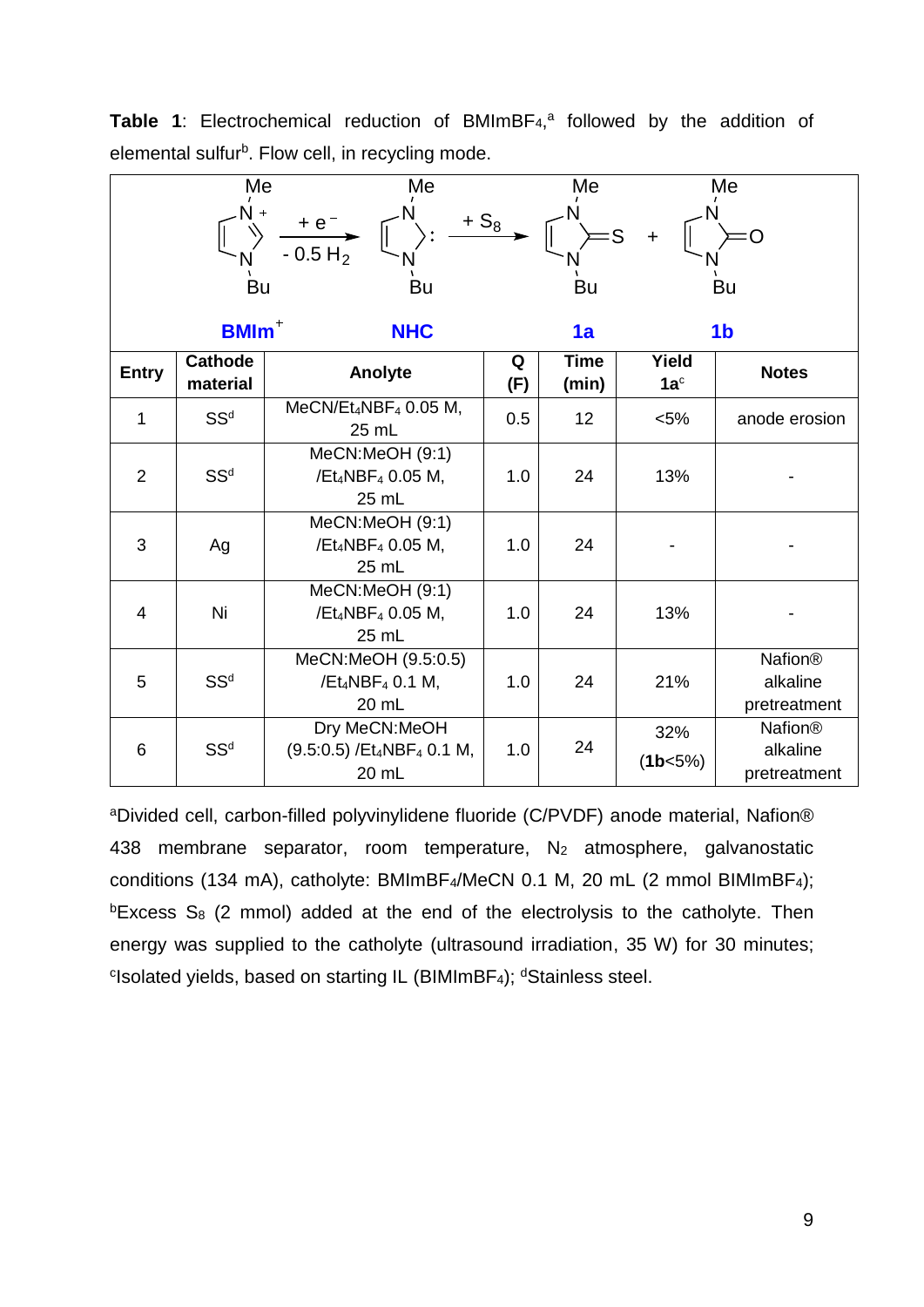# **Electrogenerated NHC organocatalysis. Dimerization of** *trans***cinnamaldehyde: synthesis of 4-phenyl-5-styryldihydrofuran-2(3***H***)-**

#### **one**

Having demonstrated that NHC could be generated and accumulated in a continuous flow electrochemical process, the flow methodology was applied to the selfannulation of cinnamaldheyde, a classical NHC-catalysed reaction (Scheme 4).



**Scheme 4.** Electrogenerated NHC catalysed self-annulation of cinnamaldheyde.

All the experiments were carried out using a solution 0.1 M of BMImBF<sub>4</sub> in acetonitrile (20 mL) as catholyte, stainless steel as cathode, C/PVDF as anode, in a divided cell, under N<sub>2</sub> atmosphere, at room temperature, under galvanostatic conditions ( $I = 134$ ) mA) with flow rate of 36 mL/min, changing anode solution and number of Faradays per mole supplied (Table 2). Following the experimental results previously obtained, the Nafion® membrane was always pretreated with an alkaline solution. At the end of the electrolysis, 1 mmol of cinnamaldehyde was added to the catholyte and the mixture was left under stirring for two hours at room temperature. Workup and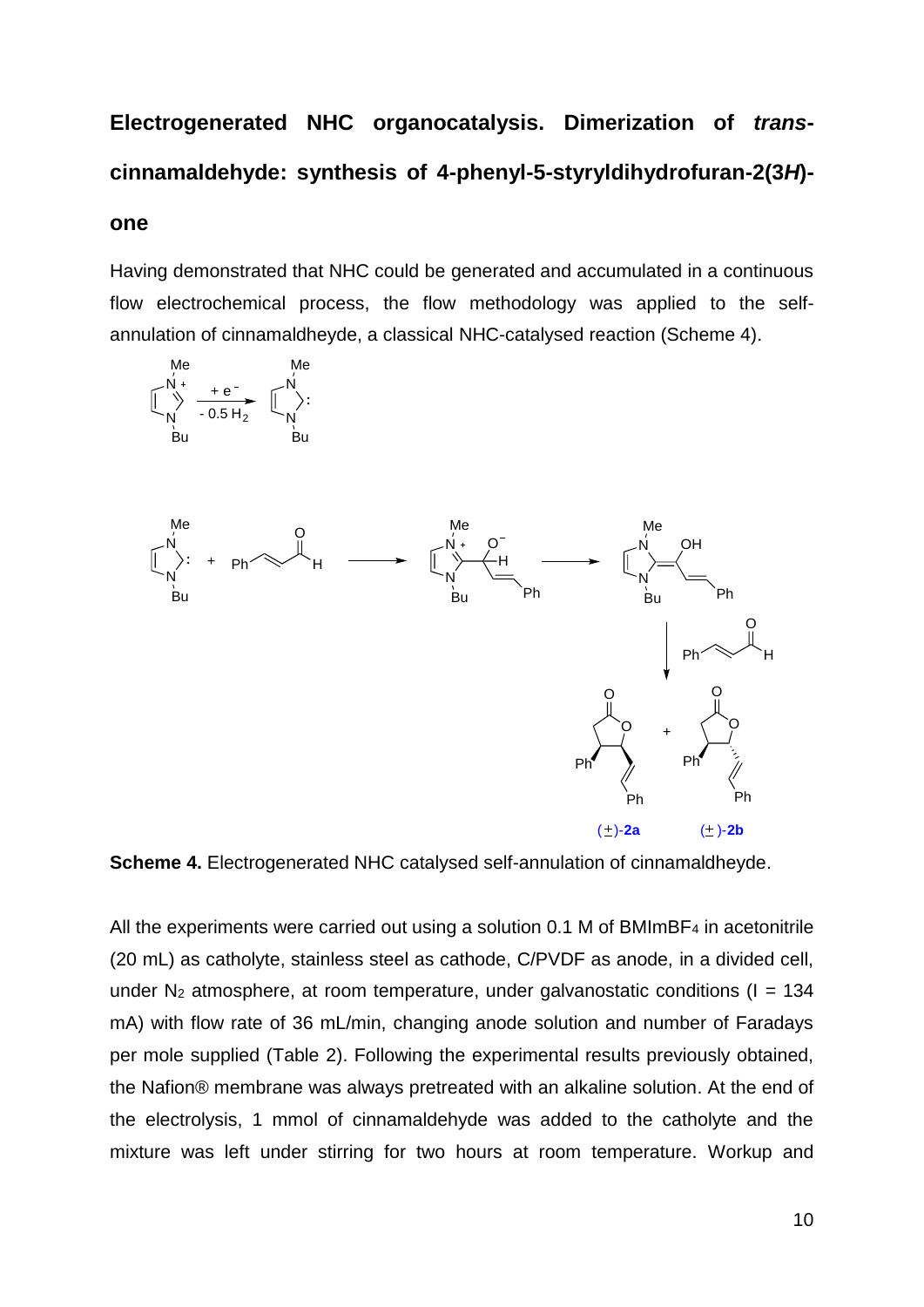column chromatography yielded a diastereomeric mixture of γ-butyrolactones **2a** and **2b**.

| BMIm <sup>+</sup> $\frac{+e^-}{-0.5\text{ H}_2}$<br><b>NHC</b>                                                                                                                                                                                                                                                                                                                                                                                                                                                                                                    |                                           |          |                      |                       |                    |
|-------------------------------------------------------------------------------------------------------------------------------------------------------------------------------------------------------------------------------------------------------------------------------------------------------------------------------------------------------------------------------------------------------------------------------------------------------------------------------------------------------------------------------------------------------------------|-------------------------------------------|----------|----------------------|-----------------------|--------------------|
|                                                                                                                                                                                                                                                                                                                                                                                                                                                                                                                                                                   | <b>NHC</b>                                |          | Ph                   | Ph <sup>4</sup><br>Ph |                    |
|                                                                                                                                                                                                                                                                                                                                                                                                                                                                                                                                                                   |                                           |          | $(\pm)$ -2a          | $(\pm)$ -2b           | Yield <sup>c</sup> |
| <b>Entry</b>                                                                                                                                                                                                                                                                                                                                                                                                                                                                                                                                                      | Anolyte                                   | $Q(F)^b$ | <b>Time</b><br>(min) | 2a                    | 2 <sub>b</sub>     |
| $\mathbf{1}$                                                                                                                                                                                                                                                                                                                                                                                                                                                                                                                                                      | MeCN:MeOH (95:5)/Et4NBF4 (0.1M),<br>20 mL | 0.25     | 6                    | 15%                   | 8%                 |
| $\overline{2}$                                                                                                                                                                                                                                                                                                                                                                                                                                                                                                                                                    | MeCN:MeOH (95:5)/Et4NBF4 (0.1M),<br>20 mL | 0.50     | 12                   | 43%                   | 24%                |
| 3                                                                                                                                                                                                                                                                                                                                                                                                                                                                                                                                                                 | MeCN:MeOH (95:5)/Et4NBF4 (0.1M),<br>20 mL | 1.00     | 24                   | 53%                   | 26%                |
| $\overline{4}$                                                                                                                                                                                                                                                                                                                                                                                                                                                                                                                                                    | MeCN:MeOH (98:2)/Et4NBF4 (0.1M),<br>20 mL | 0.50     | 12                   | 42%                   | 32%                |
| 5                                                                                                                                                                                                                                                                                                                                                                                                                                                                                                                                                                 | MeCN:DMSO(95:5)/Et4NBF4 (0.1M),<br>20 mL  | 0.25     | 6                    | 7%                    | $< 5\%$            |
| 6                                                                                                                                                                                                                                                                                                                                                                                                                                                                                                                                                                 | MeCN:DMSO(95:5)/Et4NBF4 (0.1M),<br>20 mL  | 0.50     | 12                   | 20%                   | 12%                |
| aDivided cell, carbon-filled polyvinylidene fluoride (C/PVDF) anode, stainless steel<br>cathode, alkaline pretreated Nafion® 438 membrane as compartments separator,<br>room temperature, N <sub>2</sub> atmosphere, galvanostatic conditions (134 mA), catholyte:<br>BMImBF <sub>4</sub> /MeCN 0.1 M, 20 mL (2 mmol BMImBF <sub>4</sub> ); 1 mmol of cinnamaldehyde<br>added at the end of the electrolysis to the catholyte. <sup>b</sup> With respect to the starting<br>BMImBF <sub>4</sub> . <sup>c</sup> Isolated yields, based on starting cinnamaldehyde. |                                           |          |                      |                       |                    |
| Table 2 reports the results obtained by changing the anolyte composition and the<br>amount of applied electricity. In all cases, with regards to the <i>trans/cis</i> diastereomeric<br>ratio, we observed that the cis isomers 2a were predominantly formed. The<br>diastereoselectivity was not high; however, trans and cis y-butyrolactones were easily                                                                                                                                                                                                       |                                           |          |                      |                       |                    |

**Table 2:** Electrochemical synthesis of y-lactones **2a** and **2b** by conjugate umpolung.<sup>a</sup>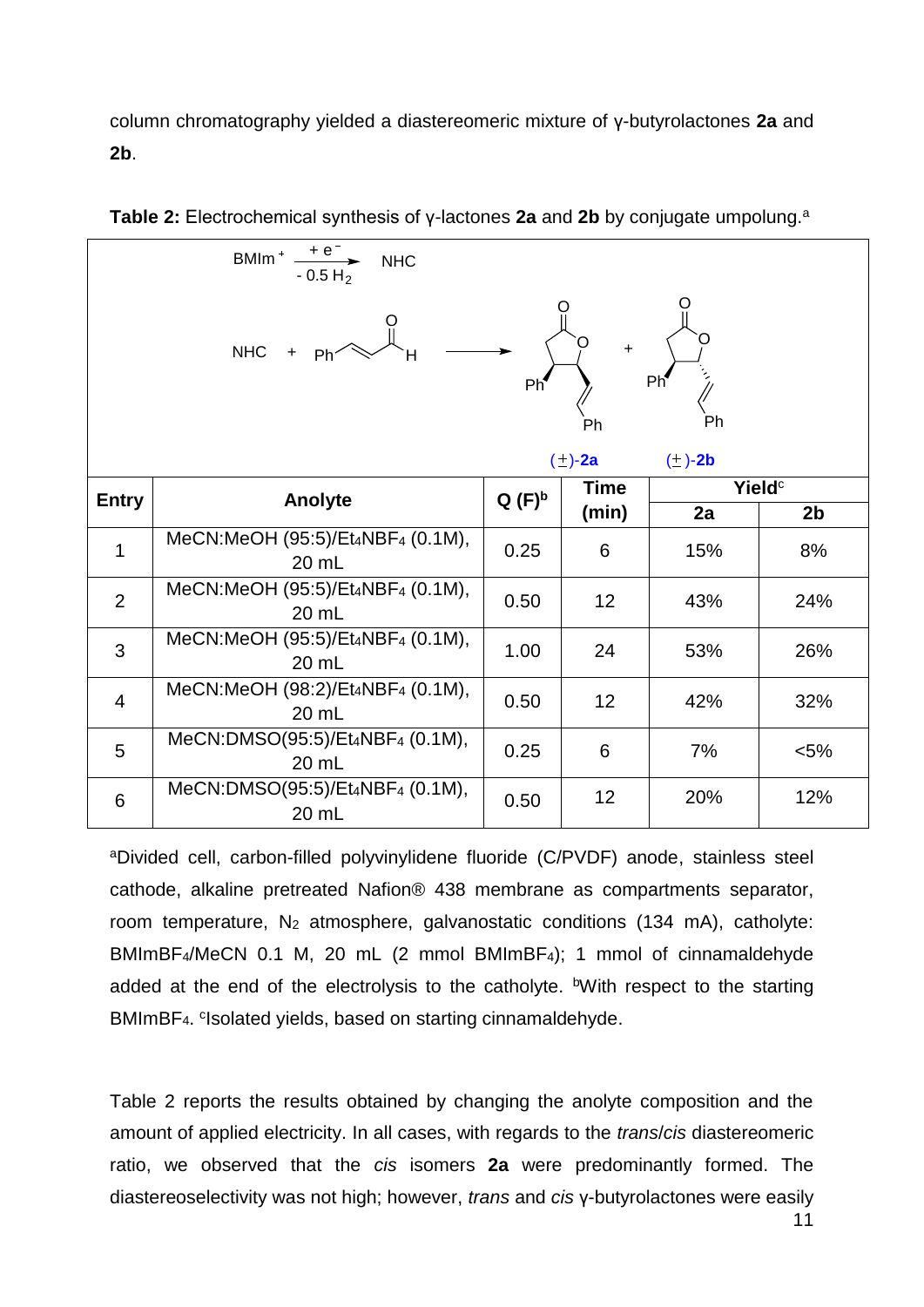separated by column chromatography. Increasing the applied charge from 0.5 F (Table 2, entry 1) to 1.0 F (entry 2) improved the yield of both *cis* (**2a**) and *trans* (**2b**) lactones by approximately three fold. Instead, with a charge of 2.0 F the yield of **2a** improved by 10%, but the yield of **2b** increased only 2% (entry 3). However, in these experiments methyl ester **3a** was isolated as by-product derived from the methanol, which passed through the membrane, reacting with Breslow intermediate through a redox neutral process (Scheme 5) [19].



**Scheme 5.** Byproduct obtained from the reaction between methanol and Breslow intermediate.

We decided to use 1 F/mol and a lower amount of methanol at the anode, in order to minimise the formation of by-product **3a**; the same amount of **2a** was obtained, but the yield of *trans* diastereoisomer increased from 24% to 32% (Table 2, entry 2 *vs* entry 4). Finally, changing methanol with DMSO in the anolyte, a lower amount of both diastereoisomers was observed (entries 5 and 6). Thus the best yield (79%, 67/33 *cis/trans* ratio) was obtained using a charge of 2.0 F and a solution of MeCN:MeOH (9.5:0.5)/Et4NBF4 (0.1 M) as anolyte (Table 2, entry 3).

#### **Electrogenerated NHC organocatalysis. Esterification of** *trans*

#### **cinnamaldehyde**

Once the possibility of obtaining the Breslow intermediate was demonstrated, another typical reaction of N-heterocyclic carbenes was tested: the oxidative esterification of cinnamaldehyde in the presence of alcohols. To carry out these experiments three different alcohols (methyl, isopropyl and benzyl alcohols) were used and the results are shown in Table 3.

All the experiments were carried out using a solution 0.1 M of BMImBF<sub>4</sub> in acetonitrile (20 mL) as catholyte, stainless steel as cathode, C/PVDF as anode, in a divided cell, under N<sub>2</sub> atmosphere, at room temperature, under galvanostatic conditions ( $I = 134$ ) mA, telectrolysis = 12 min) with flow rate of 36 mL/min, anode solution as in Table, and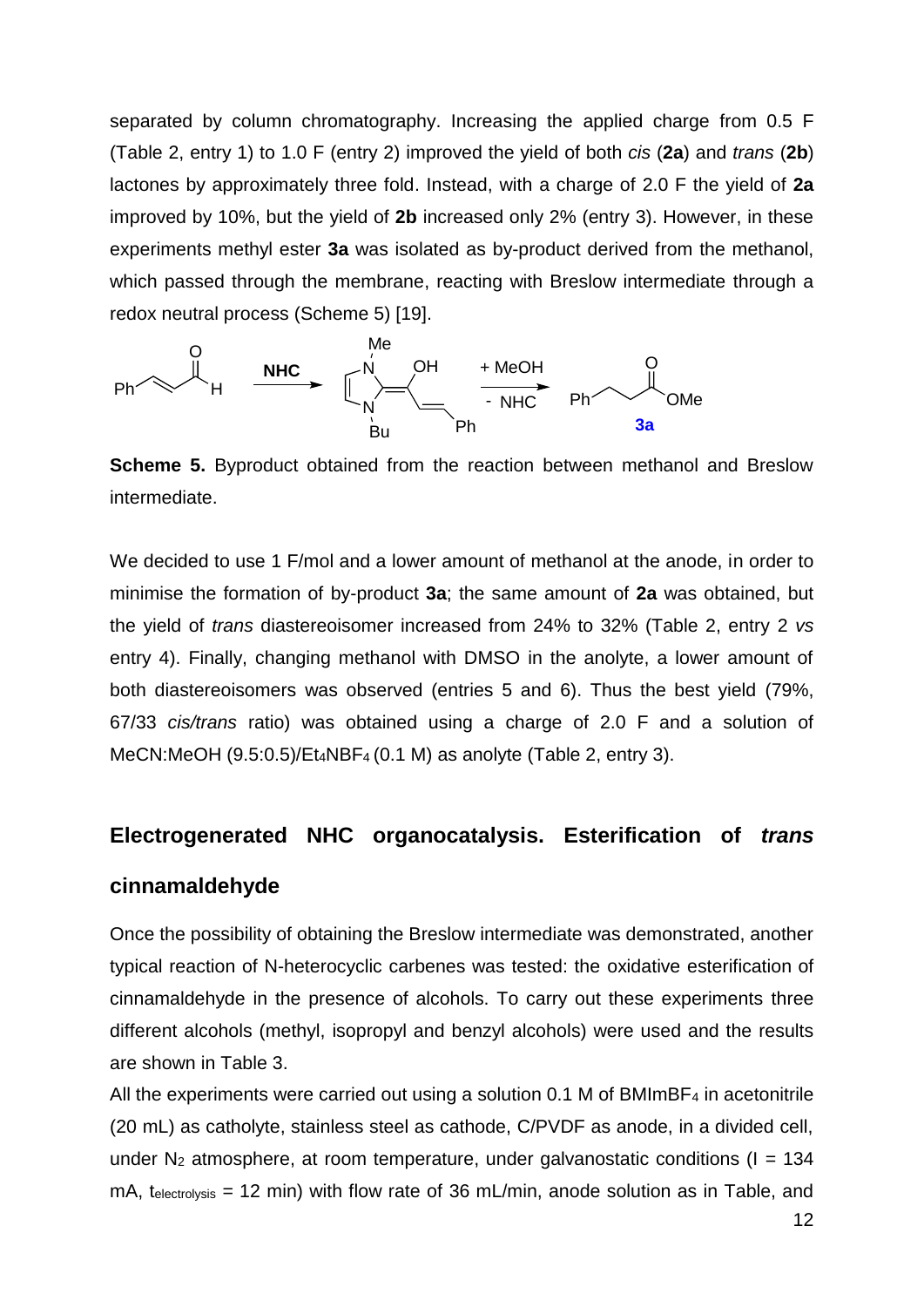with 1.0 Faraday per mole of aldehyde. At the end of the electrolysis, 1 mmol of cinnamaldehyde was added to the catholyte and the mixture was left under stirring for five minutes and then the corresponding alcohol was added and the reaction was stirred for two hours at room temperature. Workup and column chromatography yielded esters **3a-c** and unsaturated esters **4a-c** as byproducts.

|                       |  |  |  | Table 3. Electrochemical synthesis of esters 3a-c from cinnamaldehyde and an |  |
|-----------------------|--|--|--|------------------------------------------------------------------------------|--|
| alcohol. <sup>a</sup> |  |  |  |                                                                              |  |

|                                                                                                                                                                                                                                                                    | BMIm <sup>+</sup> $\stackrel{+ e^-}{\longrightarrow}$<br>$-0.5 H2$ | <b>NHC</b>                               |          |                           |           |
|--------------------------------------------------------------------------------------------------------------------------------------------------------------------------------------------------------------------------------------------------------------------|--------------------------------------------------------------------|------------------------------------------|----------|---------------------------|-----------|
| $+ R^3OH$<br><b>NHC</b><br>OR <sup>3</sup><br>OR <sup>3</sup><br>Ph<br>Н<br>Ph <sup>-</sup><br>Ph <sup>:</sup><br>$-$ NHC<br><b>3a</b> $R^3$ = Me<br><b>4a</b> $R^3$ = Me<br><b>3b</b> $R^3 = Bn$<br><b>4b</b> $R^3 = Bn$<br><b>3c</b> $R^3 = Pr$<br>4c $R^3 = Pr$ |                                                                    |                                          |          |                           |           |
|                                                                                                                                                                                                                                                                    |                                                                    |                                          |          |                           |           |
| <b>Entry</b>                                                                                                                                                                                                                                                       | <b>ROH</b>                                                         | Anolyte                                  | $Q(F)^b$ | <b>Yield</b> <sup>c</sup> |           |
| $\mathbf{1}$                                                                                                                                                                                                                                                       | $R^3$ =Me                                                          | MeCN:MeOH (98:2)/Et4NBF4 0.1 M,<br>20 mL | 0.5      | 3a<br>68%                 | 4a<br>11% |
| $\overline{2}$                                                                                                                                                                                                                                                     | $R^3 = Bn$                                                         | MeCN:BnOH (98:2)/Et4NBF4 0.1 M,<br>20 mL | 0.5      | 3 <sub>b</sub><br>73%     | 4b<br>13% |

<sup>a</sup>Divided cell, carbon-filled polyvinylidene fluoride (C/PVDF) anode, stainless steel cathode, alkaline pretreated Nafion® 438 membrane separator, room temperature, N<sub>2</sub> atmosphere, galvanostatic conditions (134 mA), catholyte: BMImBF<sub>4</sub>/MeCN 0.1 M, 20 mL (2 mmol BMImBF4); 1 mmol of cinnamaldehyde added at the end of the electrolysis to the catholyte and, after 5 minutes 2 mmol of the corresponding alcohol were added. <sup>b</sup>With respect to the starting BMImBF<sub>4</sub>, t<sub>electrolysis</sub> = 12 min. <sup>c</sup>Isolated yields, based on starting cinnamaldehyde.

Good yields were obtained using benzyl and methyl alcohols (73% and 68% respectively), while with the isopropyl alcohol the formation of the ester was only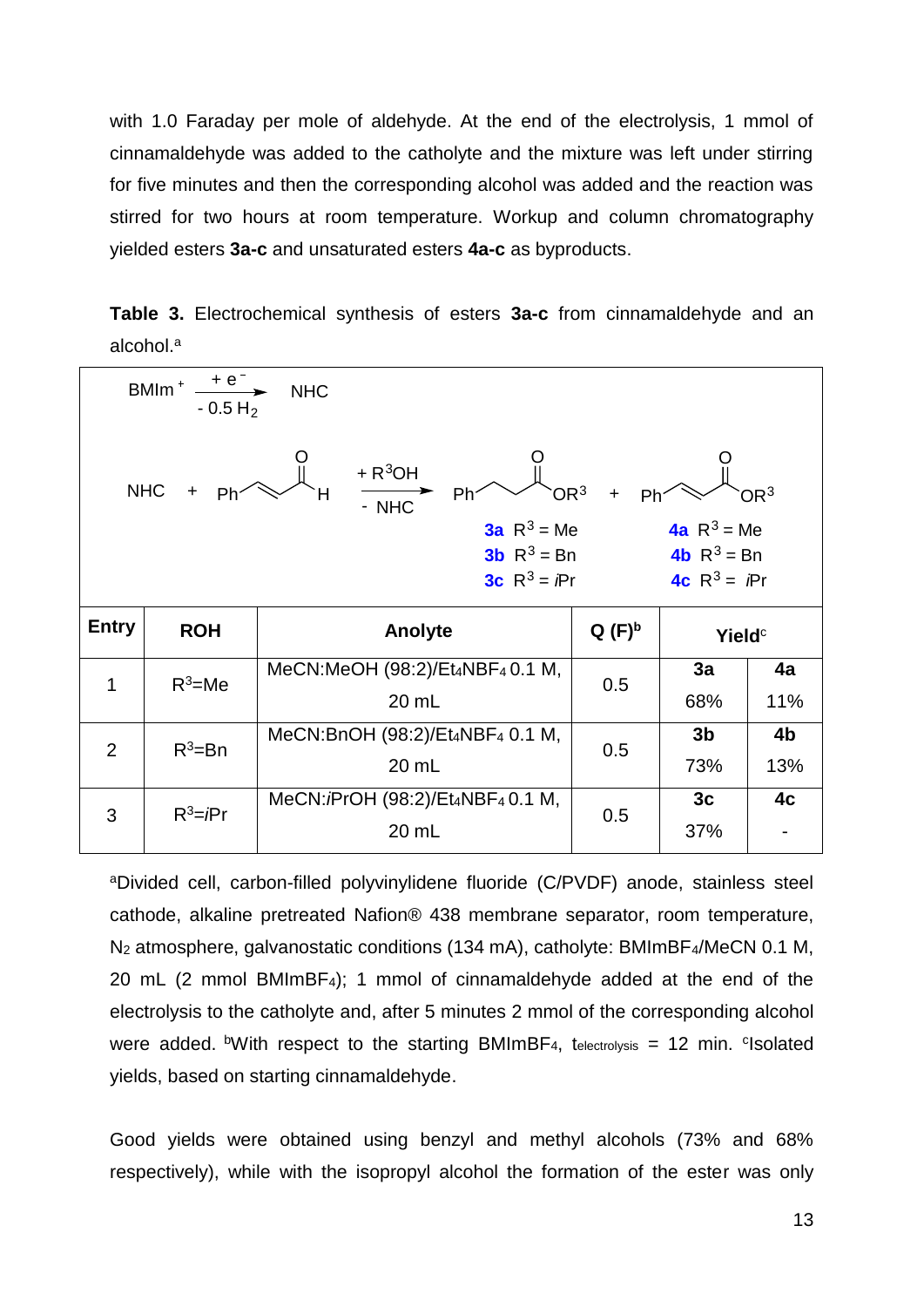37%, probably due to steric hindrance. In two cases (Entries 1 and 2) oxidation byproducts (esters **4a** and **4b**) were obtained, where the olefinic double bond is preserved. In contrast to the internal redox reactions of cinnamaldehyde giving esters **3a–c**, formation of enoate by-products **4a** and **4b** invoke the involvement of an external chemical oxidant species as cinnamaldehyde is added to the cathode chamber after the electrolysis has been stopped. The presence of byproducts **4a** and **4b** is most likely accounted for by the presence of molecular oxygen, or electrochemically generated superoxide (cathodic reduction of  $O<sub>2</sub>$ ), which oxidise the Breslow intermediate [30, 38]. In fact, presence of some reactive oxygen species in the reaction environment was previously demonstrated by the formation of the compound **1b** (see Table 1).

#### **IL Recycling**

To investigate the possibility to recycle BMImBF4, the experiment reported in Table 3, entry 1, was replicated, using the same reagents and conditions. Exploiting the low vapour pressure of BMImBF4, (and of ILs in general), the organic solvent was removed under reduced pressure, and after the extractive workup, the recycled BMImBF<sup>4</sup> was resubjected to cathodic reduction (thus reused in different reactions). Although this procedure led to decreased yields of esterification products **3a**/**4a** (10% and 12%, respectively) and diastereoisomeric 4-phenyl-5-styryldihydrofuran-2(3*H*) ones **2a/b** (35%, 45:55 *cis*/*trans* mixture), the potential of the recycled BMImBF<sup>4</sup> to function as a N-heterocyclic carbene precursor was demonstrated. Interestingly, the reaction selectivity is completely lost using the recovered IL, and experiments are undergoing in order to understand the cause of this selectivity loss.

#### **Batch** *vs* **Flow electrolysis**

At this point, the preliminary results from flow electrochemistry may be compared with those reported in the literature for NHC formation using batch electrolysis. The comparison between these two techniques is not straightforward. In fact, in batch electrosynthesis, the ionic liquid is normally used as solvent, but in this work the IL was present as a 0.1 M solution in MeCN.

As regards the results obtained in the synthesis of thione **1a** (the only reaction for which a reasonable comparison is possible), we compared the current efficiencies,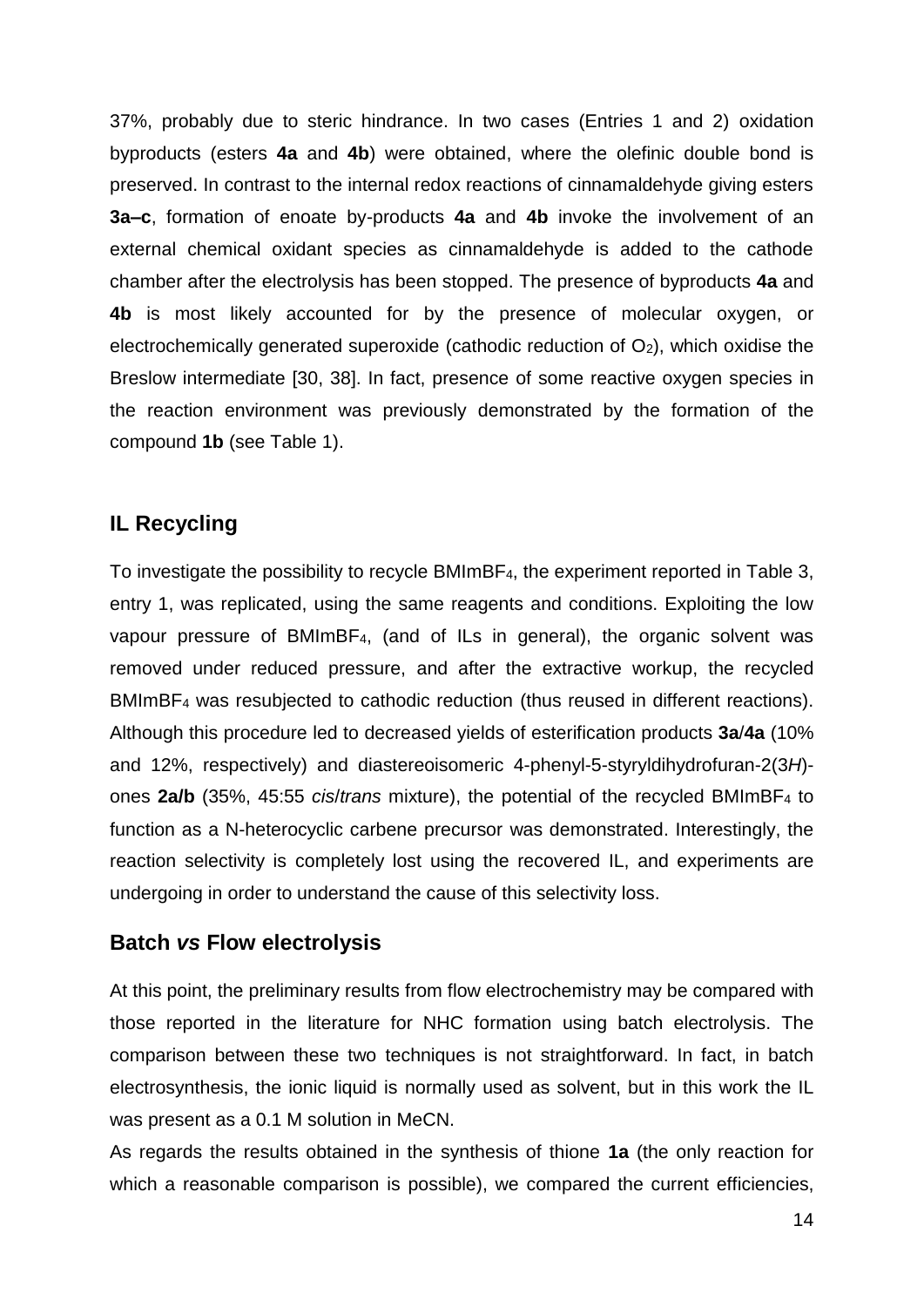the current being the limiting factor (Table 4). Although the current yield (49%) for the batch electrolysis in pure IL is higher than in flow, the yields for 0.1 M solutions are comparable between batch (29%) and flow (32%). In this case, the rate of production of the NHC in the electrolysis step was higher in the flow reactor (1.60 mmol/h) than in batch using pure IL (0.37 mmol/h). However, other factors should also be highlighted, including the 8x larger electrode area in the flow reactor, which enables a higher current to be passed while maintaining the same current density (15 mA/cm<sup>2</sup>). In the case of the NHC organocatalysis, we compared chemical yields of products (Table 4), although in different solvents. As far as the literature allows comparison of the two methodologies, the data in Table 4 show that, although further optimisation of the flow electrochemistry conditions is required, it provides a valid alternative to batch technique. Again, productivity for the esterification is four-fold higher (3.65 mmol/h, 0.1 M solution) in flow than in batch (0.97 mmol/h, pure IL), and in flow the reaction volume could simply be increased to allow scale-up.

| <b>Product</b>        | <b>Solvent</b>              | <b>BATCH</b><br><b>ELECTROCHEMISTRY</b><br>Yield<br>(current density) | <b>FLOW</b><br><b>ELECTROCHEMISTRY</b><br>Yield<br>(current density) |
|-----------------------|-----------------------------|-----------------------------------------------------------------------|----------------------------------------------------------------------|
| Me                    | BMImBF <sub>4</sub>         | $49%$ <sup>a</sup><br>$(15 \text{ mA/cm}^2)$                          |                                                                      |
| 1a                    | Solvent/BMImBF <sub>4</sub> | 29%b<br>$(15 \text{ mA/cm}^2)$                                        | 32%c<br>$(15 \text{ mA/cm}^2)$                                       |
| Ph'<br>$2a-b$<br>Ph   | MeCN/BMImBF <sub>4</sub>    |                                                                       | 79% <sup>d</sup><br>$(15 \text{ mA/cm}^2)$                           |
| Ph <sup>-</sup><br>Ph | BMImBF <sub>4</sub>         | $91%$ <sup>e</sup><br>$(20 \text{ mA/cm}^2)$                          |                                                                      |
| 3a                    | MeCN/BMImBF <sub>4</sub>    |                                                                       | 73% <sup>f</sup><br>$(15 \text{ mA/cm}^2)$                           |

**Table 4:** Comparison between electrosynthesis in batch and flow electrochemistry.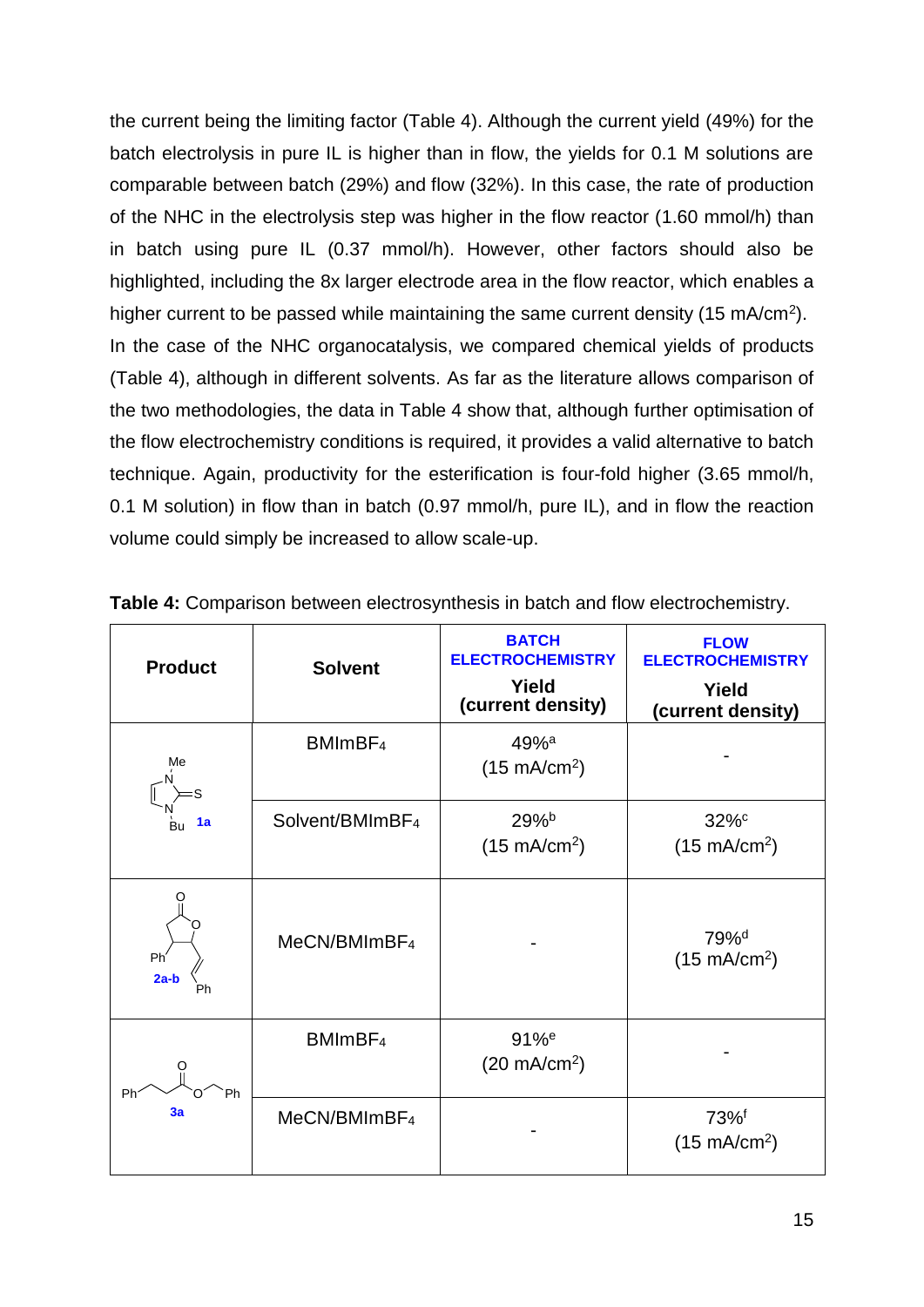<sup>a</sup> Current yield.  $Q = 193$  C. Theoretical current for a mono-electron process: 96.5 C for 1.0 mmol substrate/product. Current yield: (experimental yield/ theoretical  $yield) \times 100$ . Ref. 37.

 $<sup>b</sup>$  Current yield (see note a). DMF as solvent. Ref. 12.</sup>

<sup>c</sup> Current yield (see note a). MeCN as solvent.

Chemical yield, with respect to starting cinnamaldehyde. 2.0 F/mol cinnamaldehyde.

<sup>e</sup> Chemical yield, with respect to starting cinnamaldehyde. 0.7 F/mol cinnamaldehyde. 0.97 mmol/h. Ref. 39.

<sup>f</sup> Chemical yield, with respect to starting cinnamaldehyde. 3.65 mmol/h. 1.0 F/mol cinnamaldehyde.

### **Conclusions**

The results reported in this work demonstrate for the first time the possibility to synthesize and accumulate N-heterocyclic carbene starting from BMImBF<sup>4</sup> in a divided electrochemical flow cell. Although not fully optimized, the production of NHC was confirmed indirectly by isolation of its reaction product with elemental sulfur. A solution of the electrogenerated carbene was used to promote dimerization and oxidative esterification reactions of cinnamaldehyde. Under the flow conditions investigated, a higher rate of NHC production was achieved, compared to previously reported batch reactions, which is an important consideration for scale up. In the case of the flow procedure, a 0.1 M solution of the IL is employed, which may be more convenient than using pure IL. Further investigation of electrogeneration of NHCs and applications in organic synthesis are underway.

### **Experimental**

#### **Materials and methods**

Chemicals were purchased from Sigma–Aldrich and Alfa Aesar and used as received. All air/moisture sensitive reactions were carried out under an inert atmosphere, in oven-dried or flame-dried glassware. TLC was performed on aluminium plates precoated with silica gel 60 with an  $F_{254}$  indicator; visualized under UV light (254 nm) and/or by staining with potassium permanganate. Flash column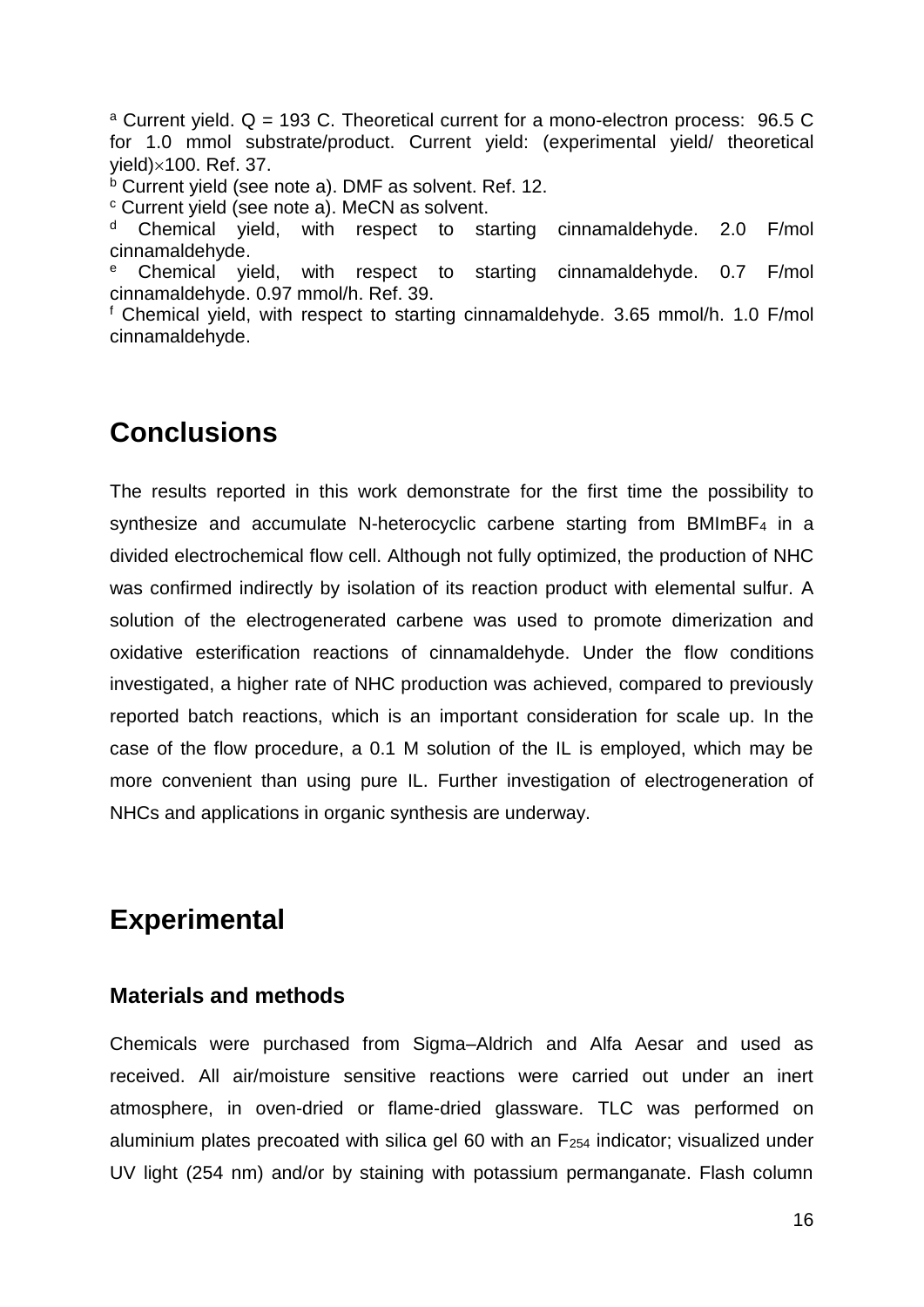chromatography was performed using high purity silica gel, pore size 60 Å, 230–400 mesh particle size, purchased from Merck. <sup>1</sup>H NMR and <sup>13</sup>C NMR spectra were recorded in CDCl<sup>3</sup> (purchased from Cambridge Isotope Laboratories) at 298 K using Bruker DPX400 (400 and 101 MHz respectively) spectrometer. Chemical shifts are reported on the δ scale in ppm and were referenced to residual solvent (CDCl3: 7.27 ppm for <sup>1</sup>H-NMR spectra and 77.0 ppm for <sup>13</sup>C-NMR spectra). Coupling constants (*J*) were given in Hz and matched where possible. The following abbreviations for the multiplicity of the peaks are used: s (singlet), d (doublet), t (triplet), q (quartet) and m (multiplet).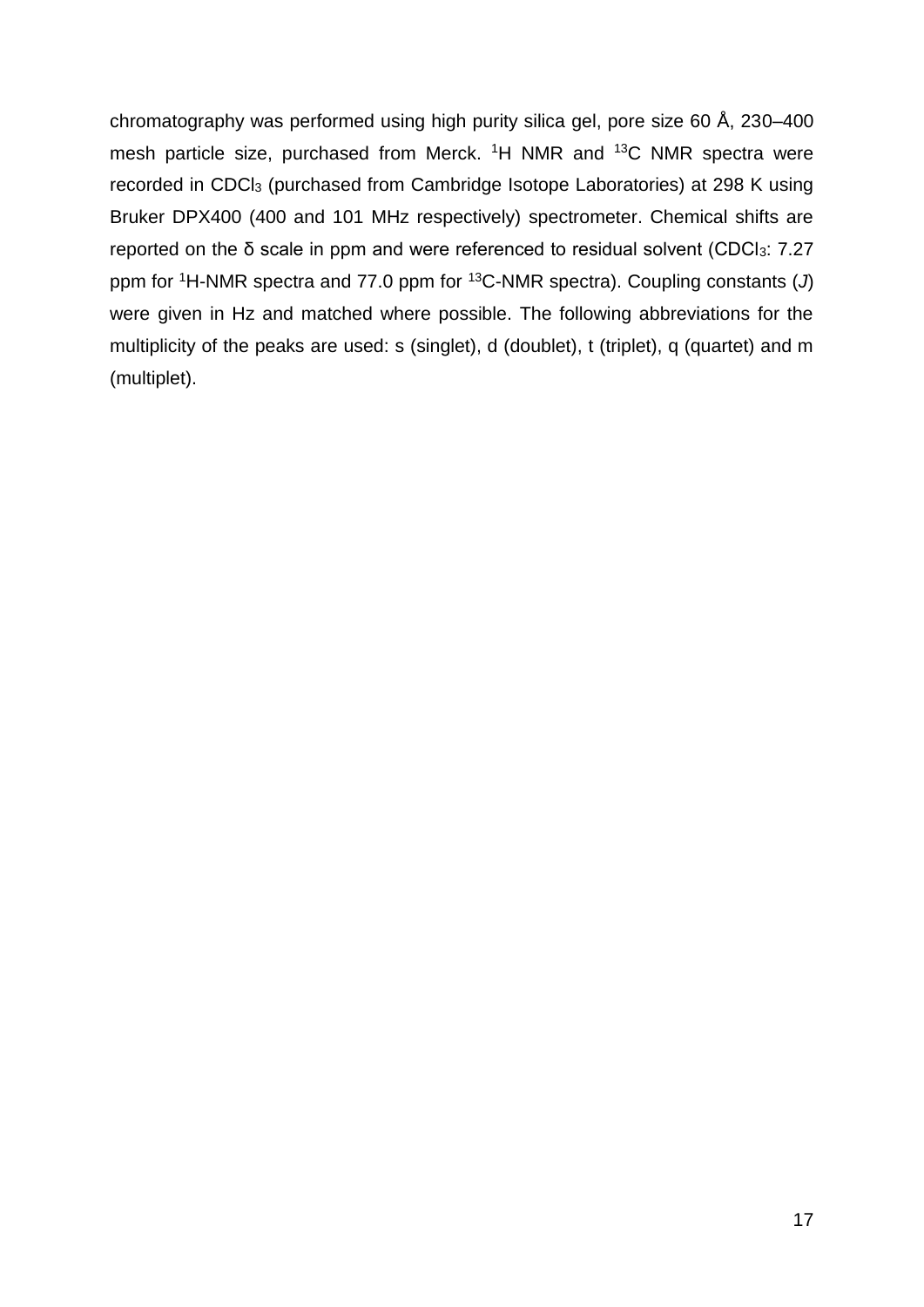#### **Parallel plate divided flow cell**



**Figure 3**. Expanded view of the electrochemical cell components: (a) Aluminium end plates; (b) insulating PTFE foil, (c) copper plate for electrical contact; (d) carbon electrode; (e) PTFE gasket (reaction channel and sealing); (f) Nafion® membrane; (g) stainless steel electrode; (h) stainless-steel plate/electrode for electrical contact. Figure 3 was adapted from [36] with permission from The Royal Society of Chemistry. This content is not subject to CC BY 4.0.

The details about the dimensions of each cell component are reported elsewhere [36].

### **General procedure for the synthesis of 1-butyl-3-methyl-1***H***imidazole-2(3***H***)-thione**

Constant current electrolyses  $(I = 134 \text{ mA})$  were carried out using a parallel plate divided cell. Anolyte (25 mL) and catholyte (20 mL) were separated through a Nafion® 438 membrane. The anode material was carbon-filled polyvinylidenefluoride (C/PVDF) and the cathode material is described in Table 1. Electrolyses were carried out at room temperature, under nitrogen atmosphere, using a solution 0.1 M of BMImBF<sup>4</sup> in acetonitrile as catholyte. Anolyte solution is given in Table 1. Electrolyte solutions were continuously passed (recycling method) through their respective compartments at a flow rate of 36 mL/min. After consumption of the requisite amount of charge (Faradays per mol of BMImBF<sup>4</sup> reported in Table 1), the current was switched, the flow stopped, and elemental sulfur (2.0 mmol) was added to the catholyte. The mixture was left under ultrasound irradiation for 30 minutes. Solvent was removed under reduced pressure and the residue was purified by column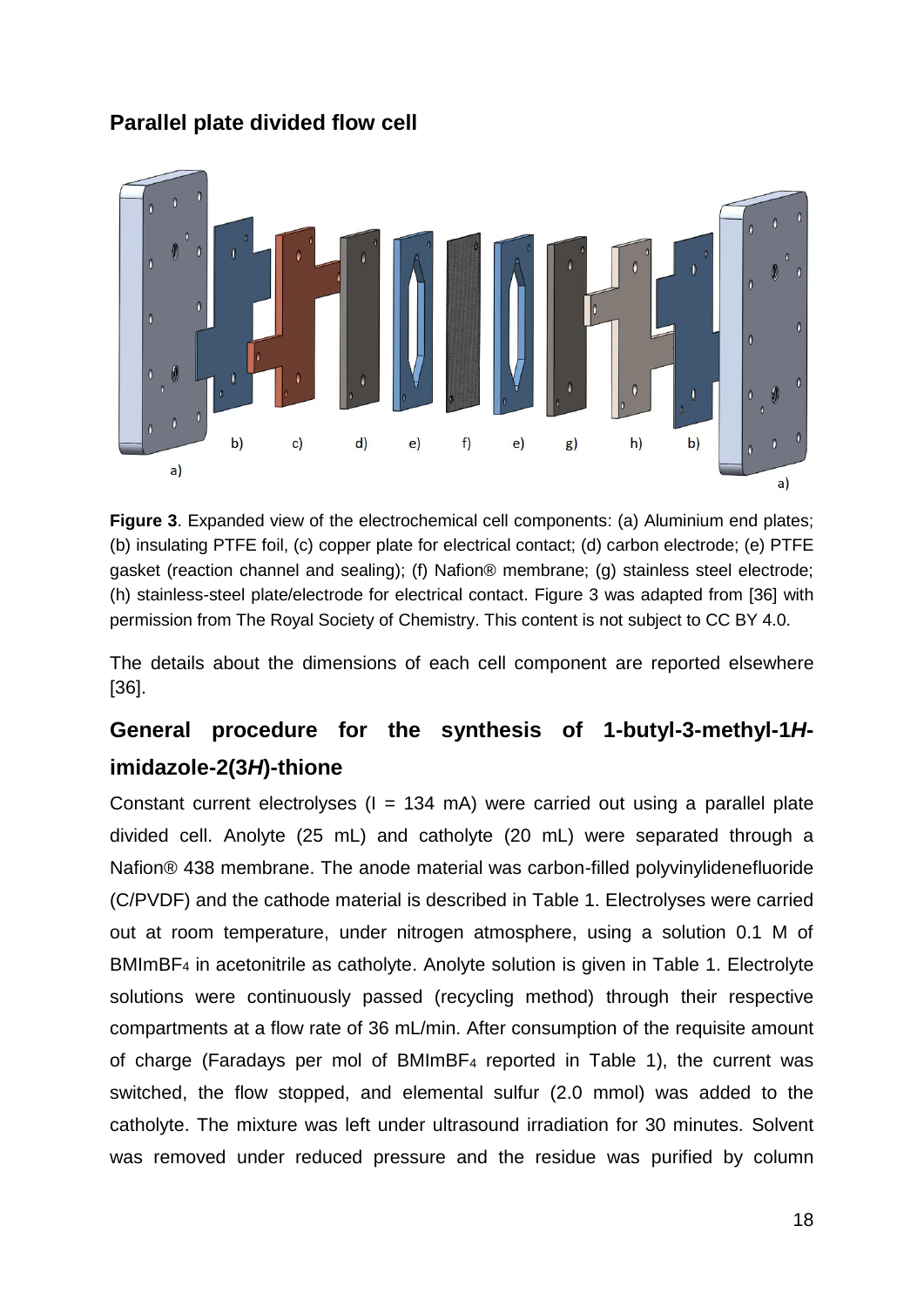chromatography on silica gel (petroleum ether/ethyl acetate  $= 7/3$ ), affording the corresponding pure **1a** as an off-white solid.

#### **1-Butyl-3-methyl-1***H-***imidazole-2(3***H***)-thione (1a)**

Spectral data are consistent with those reported in the literature [37]. <sup>1</sup>H NMR (CDCl3) δ: 6.64 (s, 2H), 3.99 (t, 2H, *J* = 7.4 Hz), 3.57 (s, 3H), 1.79-1.64 (m, 2H), 1.39- 1.28 (m, 2H), 0.92 (t, 3H, *J* = 7.3 Hz) ppm. <sup>13</sup>C NMR (CDCl3) δ: 162.3, 117.5, 116.4, 47.8, 35.0, 30.9, 19.7, 13.6 ppm.

#### **1-Butyl-3-methyl-1***H***-imidazol-2(3***H***)-one (1b)**

Spectral data are consistent with those reported in the literature [39]. <sup>1</sup>H NMR (CDCl3) δ: 6.19 (d, AB, Δν/*J* = 2.5, Δν = 7.1 Hz, *J* = 2.8 Hz, 1H), 6.17 (d, AB, Δν/*J* = 2.5, Δν = 7.1 Hz, *J* = 2.8 Hz, 1H), 3.59 (t, 2H, *J* = 7.2 Hz), 3.24 (s, 3H), 1.70-1.59 (m, 2H), 1.42-1.24 (m, 2H), 0.92 (t, 3H, *J* = 7.2 Hz) ppm. <sup>13</sup>C NMR (CDCl3) δ: 153.1, 111.3, 110.2, 43.5, 31.1, 30.5, 19.9, 13.6 ppm.

#### **General procedure for dimerization of** *trans* **cinnamaldehyde**

Constant current electrolyses  $(I = 134 \text{ mA})$  were carried out using a parallel plate divided cell. Anolyte (20 mL) and catholyte (20 mL) were separated through a Nafion® 438 membrane. The anode material was carbon-filled polyvinylidenefluoride C/PVDF and stainless steel for the cathode material. Electrolyses were carried out at room temperature, under nitrogen atmosphere, using a solution 0.1 M of BMImBF<sub>4</sub> in acetonitrile as catholyte and for anolyte solution see table 2, which were passed (recycling method) in their compartments with a flow rate of 36 mL/min. After the consumption of the number of Faradays per mol of BMImBF<sup>4</sup> reported in Table 2, the current was switched off, the flow stopped and cinnamaldehyde (1.0 mmol) was added to the catholyte. The mixture was stirred for 2 h. Solvent was removed under reduced pressure and the residue was extracted with of  $Et<sub>2</sub>O$  (15 mL x 3) and then purified by column chromatography on silica gel (petroleum ether/ethyl acetate = 9/1), affording the corresponding pure products **2a** and **2b**.

(±) *cis* **4-Phenyl-5-((***E***)-styryl)dihydrofuran-2(3***H***)-one (2a)**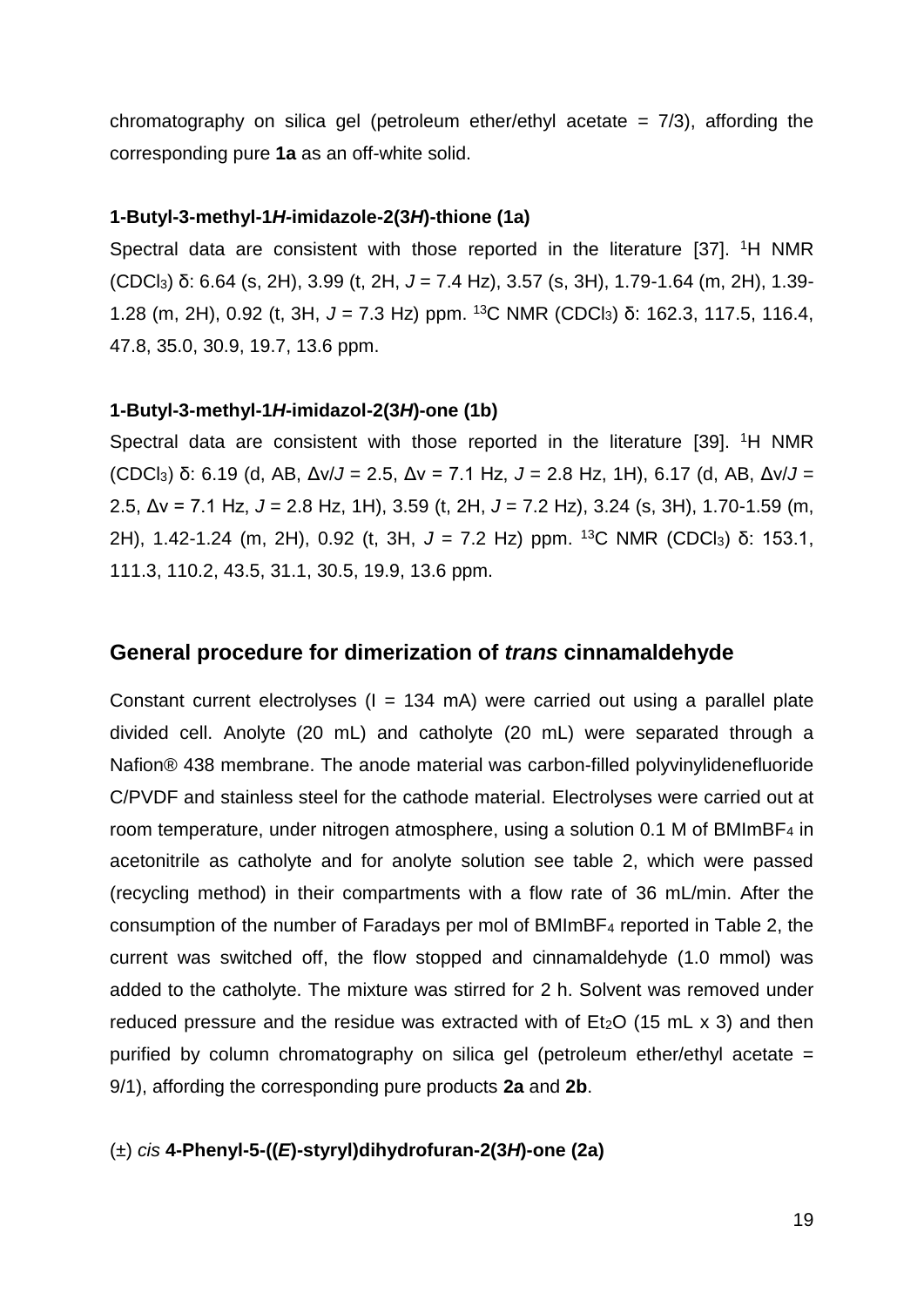Spectral data are consistent with those reported in the literature [40]. <sup>1</sup>H NMR (CDCl3) δ: 7.38-7.25 (m, 3H), 7.29-7.24 (m, 3H), 7.23-7.15 (m, 4H), 6.63 (d, 1H, *J* = 15.9 Hz), 5.65 (dd, 1H, *J* = 15.9 Hz, 6.5 Hz), 5.42-5.38 (m, 1H), 3.99-3.93 (m, 1H), 2.98 (dd, 1H, *J* = 17.4 Hz, 8.1 Hz), 2.91 (dd, 1H, *J* = 17.4 Hz, 7.4 Hz) ppm. <sup>13</sup>C NMR (CDCl3) δ: 176.3, 136.9, 135.8, 133.4, 128.9, 128.6, 128.2, 127.9, 127.8, 126.6, 123.8, 83.5, 45.6, 34.3 ppm.

#### (±) *trans* **4-Phenyl-5-((***E***)-styryl)dihydrofuran-2(3***H***)-one (2b)**

Spectral data are consistent with those reported in the literature [40]. <sup>1</sup>H NMR (CDCl3) δ: 7.39-7.27 (m, 10H), 6.60 (d, 1H, *J* = 15.9 Hz), 6.23 (dd, 1H, *J* = 15.9 Hz, 6.7 Hz), 5.06-5.02 (m, 1H), 3.57-3.50 (m, 1H), 3.04 (dd, 1H, *J* = 17.5 Hz, 8.6 Hz), 2.87 (dd, 1H, J = 17.5 Hz, 10.5 Hz) ppm. <sup>13</sup>C NMR (CDCl<sub>3</sub>) δ: 175.2, 138.0, 135.6, 133.8, 129.2, 128.7, 128.4, 127.9, 127.3, 126.8, 124.7, 86.7, 48.4, 36.7 ppm.

#### **General procedure for the esterification of** *trans* **cinnamaldehyde**

Constant current electrolyses  $(I = 134 \text{ mA})$  were carried out using a parallel plates divided cell. Anolyte (20 mL) and catholyte (20 mL) were separated through a Nafion® 438 membrane. The anode material was C/PVDF and stainless steel for the cathode material. Electrolyses were carried out at room temperature, under nitrogen atmosphere, using a solution 0.1 M of BMImBF<sup>4</sup> in acetonitrile as catholyte. Anolyte solution is given in Table 3. Electrolyte solutions were continuously passed (recycling method) through their respective compartments at a flow rate of 36 mL/min. After the consumption of 0.5 F/mol of BMImBF<sup>4</sup> (12 min, 96 C), the current was switched off, the flow stopped and cinnamaldehyde (1.0 mmol) was added to the catholyte. The mixture was left under stirring for 5 minutes and then the corresponding alcohol (2.0 mmol) was added and the reaction was stirred for 2 hours at room temperature. Solvent was removed under reduced pressure and the residue was extracted with of Et<sub>2</sub>O (15 mL x 3) and purified by column chromatography on silica gel (petroleum ether/ethyl acetate = 9.5/0.5), affording the corresponding pure esters **3a-c** and **4a-b**.

#### **BMImBF<sup>4</sup> Recycling procedure**

After extraction of product **3a** from the solution, the catholyte was placed under vacuum at room temperature for 30 min to remove diethyl ether residues, then it was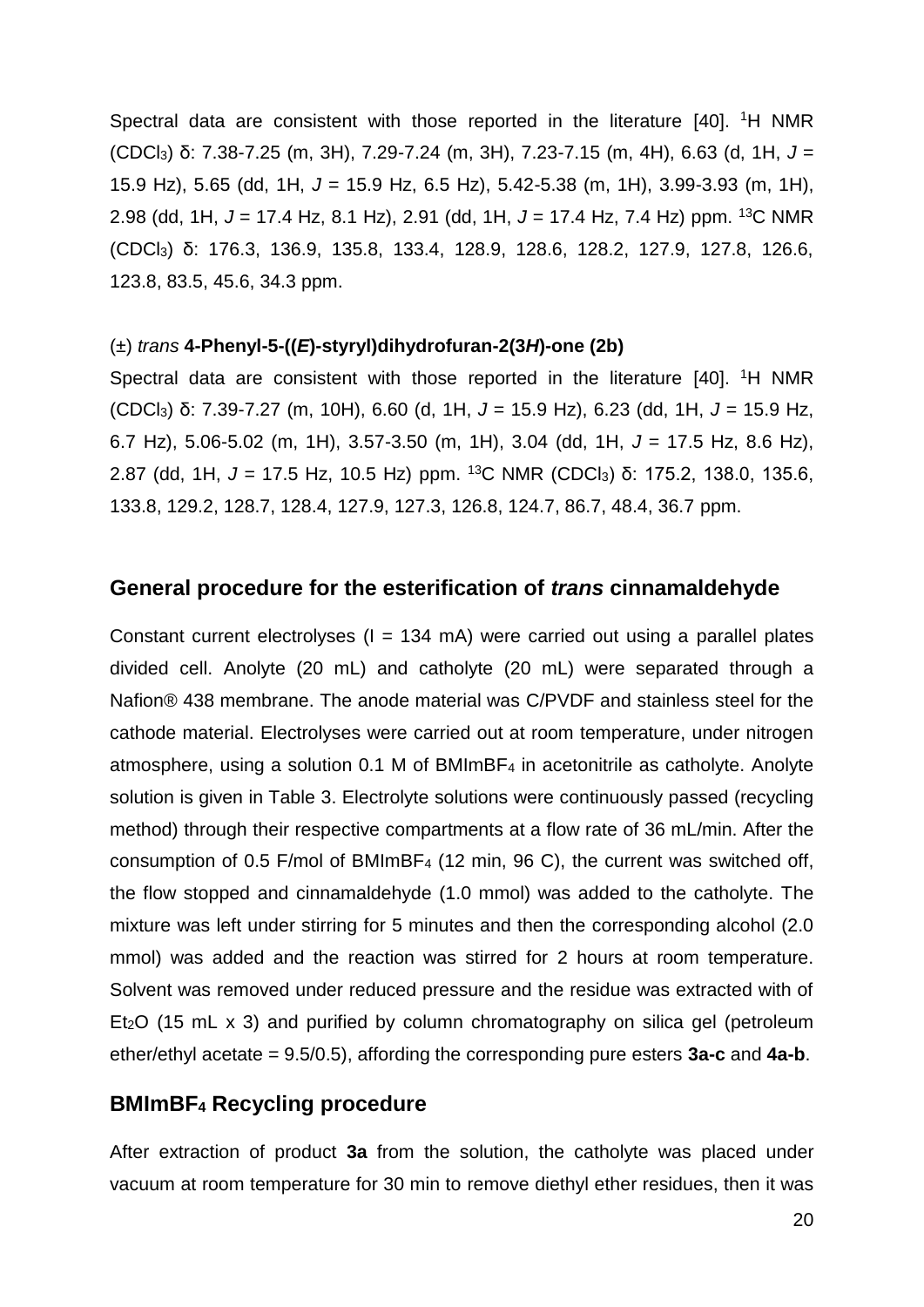used as catholyte for a new electrolysis (see section 3.4 to repeat the same procedure).

#### **Methyl 3-phenylpropanoate (3a)**

Spectral data are consistent with those reported in the literature [41]. <sup>1</sup>H NMR (CDCl3) δ: 7.32–7.23 (m, 2H), 7.22–7.14 (m, 3H), 3.65 (s, 3H), 2.94 (t, 2H, *J* = 7.9 Hz), 2.62 (dd, 2H, J = 8.4 Hz, 7.3 Hz) ppm. <sup>13</sup>C NMR (CDCl<sub>3</sub>) δ: 173.3, 140.5, 128.5, 128.5, 128.3, 126.3, 51.6, 35.7, 30.9 ppm.

#### **Benzyl 3-phenylpropanoate (3b)**

Spectral data are consistent with those reported in the literature [42]. <sup>1</sup>H NMR (CDCl3) δ: 7.19-7.39 (m, 10H), 5.13 (s, 2H), 2.99 (t, 2H, *J* = 7.0 Hz), 2.70 (t, 2H, *J* = 7.0 Hz) ppm. <sup>13</sup>C NMR (CDCl<sub>3</sub>) δ: 172.7, 140.4, 136.0, 128.6, 128.5, 128.3, 128.2, 126.3, 66.3, 35.9, 31.0 ppm.

#### **Isopropyl 3-phenylpropanoate (3c)**

Spectral data are consistent with those reported in the literature [43]. <sup>1</sup>H NMR (CDCl3) δ: 7.28-7.36 (m, 2 H), 7.19-7.27 (m, 3 H), 4.99-5.11 (m, 1 H), 2.99 (t, J = 7.5 Hz, 2 H), 1.24 (d, 6 H, *J* = 6.3 Hz) ppm. <sup>13</sup>C NMR (75 MHz, CDCl3) δ: 172.5, 140.6, 128.5, 128.4, 126.2, 67.8, 36.3, 31.1, 21.8 ppm.

#### **Methyl cinnamate (4a)**

Spectral data are consistent with those reported in the literature [44]. <sup>1</sup>H NMR (CDCl3) δ: 7.69 (d, 1H, *J* = 16.0 Hz), 7.58–7.45 (m, 2H), 7.41 – 7.32 (m, 3H), 6.43 (d, 1H, J = 16.0 Hz), 3.78 (s, 3H) ppm. <sup>13</sup>C NMR (CDCl<sub>3</sub>) δ 167.4, 144.8, 134.4, 130.3, 128.9, 128.1, 117.8, 51.7 ppm.

#### **Benzyl cinnamate (4b)**

Spectral data are consistent with those reported in the literature  $[45]$ . <sup>1</sup>H NMR (CDCl3) δ: 7.73 (d, 1H, *J* = 16.0 Hz), 7.56–7.49 (m, 2H), 7.45–7.31 (m, 8H), 6.49 (d, 1H, J = 16.0 Hz), 5.26 (s, 2H) ppm. <sup>13</sup>C NMR (CDCl<sub>3</sub>) δ 166.8, 145.2, 136.1, 136.0, 134.3, 130.4, 128.9, 128.6, 128.29, 128.26, 128.1, 117.9, 66.4 ppm.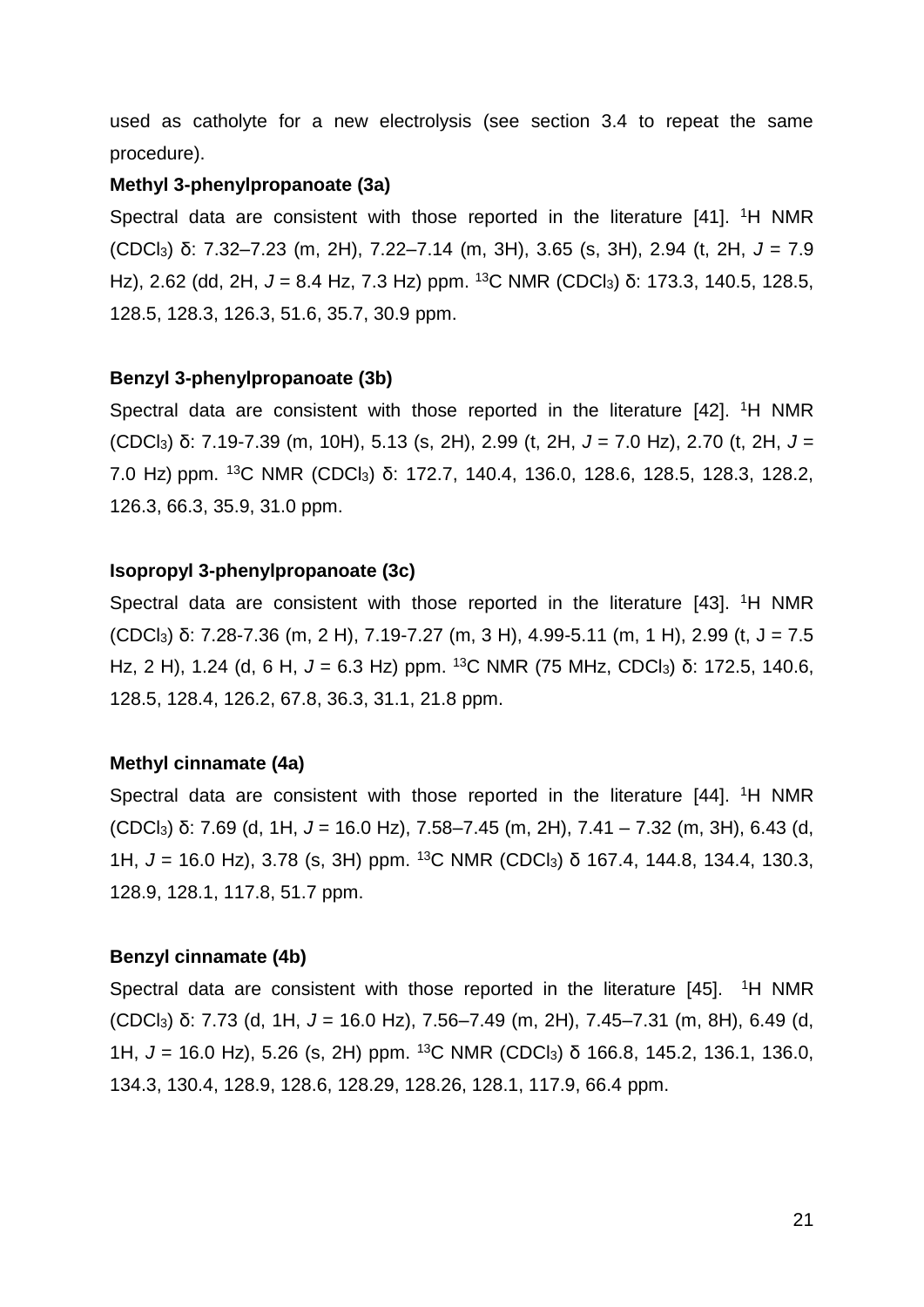### **Acknowledgements**

The authors thank prof. Derek Pletcher for the stimulating discussions and helpful tips.

## **Funding**

The authors thanks Sapienza University for the DR Ph.D. grant.

The authors acknowledge financial support from EPSRC (Photo-Electro Programme

Grant EP/P013341/1)

### **References**

- 1. Walden, P. *Bull. Acad. Imper. Sci. (St. Petersburg)* **1914**, *1800*.
- 2. Hayes, R.; Warr, G. G.; Atkin, R. *Chem. Rev.* **2015**, *115* (13), 6357-6426.
- 3. Pandolfi, F.; Bortolami, M.; Feroci, M.; Fornari, A.; Scarano, V.; Rocco, D. *Materials* **2022**, *15* (3), 866.
- 4. Wasserscheid, P.; Welton, T. *Ionic liquids in synthesis*; Wiley Online Library: 2008; Vol. 1.
- 5. Feroci, M.; Orsini, M.; Inesi, A. Room Temperature Ionic Liquids (RTILs) Versus Volatile Organic Compounds (VOCs) in Organic Electrosynthesis: The Requirement of a Careful Comparison. In *Green Solvents II*; Springer: 2012; pp 435-471.
- 6. Green, M. D.; Long, T. E. *Polymer Rev.* **2009**, *49* (4), 291-314.
- 7. Xiao, L.; Johnson, K. E. *J. Electrochem. Soc.* **2003**, *150* (6), E307.
- 8. Feroci, M.; Chiarotto, I.; Inesi, A. *Curr. Org. Chem.* **2013**, *17* (3), 204-219.
- 9. Schuster, O.; Yang, L.; Raubenheimer, H. G.; Albrecht, M. *Chem. Rev.* **2009**, *109* (8), 3445-3478.
- 10. Bugaut, X.; Glorius, F. *Chem. Soc. Rev.* **2012**, *41* (9), 3511-3522.
- 11. Bourissou, D.; Guerret, O.; Gabbai, F. P.; Bertrand, G. *Chem. Rev.* **2000**, *100* (1), 39-92.
- 12. Rocco, D.; Chiarotto, I.; D'Anna, F.; Mattiello, L.; Pandolfi, F.; Rizzo, C.; Feroci, M. *ChemElectroChem* **2019**, *6* (16), 4275-4283.
- 13. Enders, D.; Niemeier, O.; Henseler, A. *Chem. Rev.* **2007**, *107* (12), 5606- 5655.
- 14. Marion, N.; Díez‐González, S.; Nolan, S. P. *Angew. Chem. Int. Ed.* **2007**, *46* (17), 2988-3000.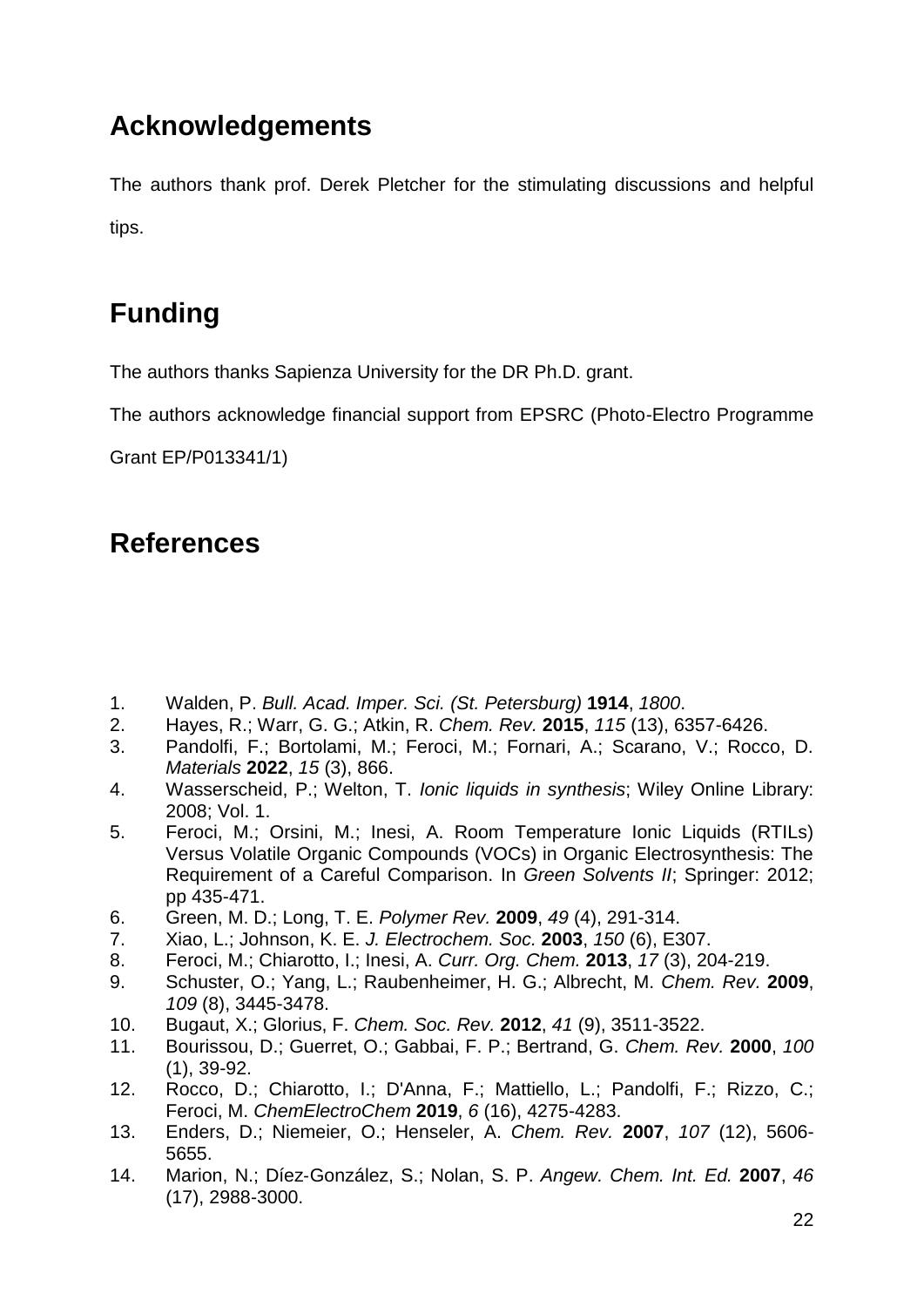- 15. Breslow, R. *J. Am. Chem. Soc.* **1958**, *80* (14), 3719-3726.
- 16. Xu, L.-W.; Gao, Y.; Yin, J.-J.; Li, L.; Xia, C.-G. *Tetrahedron Lett.* **2005**, *46* (32), 5317-5320.
- 17. Chiarotto, I.; Feroci, M.; Orsini, M.; Feeney, M.; Inesi, A. *Adv. Synth. Catal.* **2010**, *352* (18), 3287-3292.
- 18. Vora, H. U.; Wheeler, P.; Rovis, T. *Adv. Synth. Catal.* **2012**, *354* (9), 1617- 1639.
- 19. Forte, G.; Chiarotto, I.; Inesi, A.; Loreto, M. A.; Feroci, M. *Adv. Synth. Catal.* **2014**, *356* (8), 1773-1781.
- 20. Murauski, K. J.; Jaworski, A. A.; Scheidt, K. A. *Chem. Soc. Rev.* **2018**, *47* (5), 1773-1782.
- 21. Singh, S.; Singh, P.; Rai, V. K.; Kapoor, R.; Yadav, L. D. S. *Tetrahedron Lett.* **2011**, *52* (1), 125-128.
- 22. Wiebe, A.; Gieshoff, T.; Möhle, S.; Rodrigo, E.; Zirbes, M.; Waldvogel, S. R. *Angew. Chem. Int. Ed.* **2018**, *57* (20), 5594-5619.
- 23. Yoshida, J.-i.; Kataoka, K.; Horcajada, R.; Nagaki, A. *Chem. Rev.* **2008**, *108* (7), 2265-2299.
- 24. Frontana-Uribe, B. A.; Little, R. D.; Ibanez, J. G.; Palma, A.; Vasquez-Medrano, R. *Green Chem.* **2010**, *12* (12), 2099-2119.
- 25. Pandolfi, F.; Chiarotto, I.; Rocco, D.; Feroci, M. *Electrochim. Acta* **2017**, *254*, 358-367.
- 26. Atobe, M.; Tateno, H.; Matsumura, Y. *Chem. Rev.* **2017**, *118* (9), 4541-4572.
- 27. Pletcher, D.; Green, R. A.; Brown, R. C. *Chem. Rev.* **2017**, *118* (9), 4573- 4591.
- 28. Folgueiras-Amador, A. A.; Wirth, T. *J. Flow Chem.* **2017**, *7* (3-4), 94-95.
- 29. Luis, S. V.; García-Verdugo, E. *Flow Chemistry: Integrated Approaches for Practical Applications*; Royal Society of Chemistry: 2019.
- 30. Green, R. A.; Pletcher, D.; Leach, S. G.; Brown, R. C. *Org. Lett.* **2015**, *17* (13), 3290-3293.
- 31. Finney, E. E.; Ogawa, K. A.; Boydston, A. J. *J. Am. Chem. Soc.* **2012**, *134*, 12374-12377.
- 32. Ogawa, K. A.; Boydston, A. J. *Org. Lett.* **2014**, *16*, 1928-1931.
- 33. Green, R. A.; Brown, R. C.; Pletcher, D.; Harji, B. *Electrochem. Commun.* **2016**, *73*, 63-66.
- 34. Chapman, M. R.; Shafi, Y. M.; Kapur, N.; Nguyen, B. N.; Willans, C. E. *Chem. Commun.* **2015**, *51* (7), 1282-1284.
- 35. Schotten, C.; Bourne, R. A.; Kapur, N.; Nguyen, B. N.; Willans, C. E. *Adv. Synth. Catal.* **2021**, *363* (13), 3189-3200.
- 36. Folgueiras-Amador, A. A.; Teuten, A. E.; Pletcher, D.; Brown, R. C. *React. Chem. Eng.* **2020**, *5* (4), 712-718.
- 37. Feroci, M.; Orsini, M.; Inesi, A. *Adv. Synth. Catal.* **2009**, *351* (13), 2067-2070.
- 38. De Sarkar, S.; Biswas, A.; Samanta, R. C.; Studer, A. *Chem. Eur. J.* **2013**, *19* (15), 4664-4678.
- 39. AlNashef, I. M.; Hashim, M. A.; Mjalli, F. S.; Ali, M. Q. A.-h.; Hayyan, M. *Tetrahedron Lett.* **2010**, *51* (15), 1976-1978.
- 40. Sohn, S. S.; Rosen, E. L.; Bode, J. W. *J. Am. Chem. Soc.* **2004**, *126* (44), 14370-14371.
- 41. Ficker, M.; Svenningsen, S. W.; Larribeau, T.; Christensen, J. B. *Tetrahedron Lett.* **2018**, *59* (12), 1125-1129.
- 42. Feroci, M.; Chiarotto, I.; Orsini, M.; Pelagalli, R.; Inesi, A. *Chem. Commun.* **2012**, *48* (43), 5361-5363.